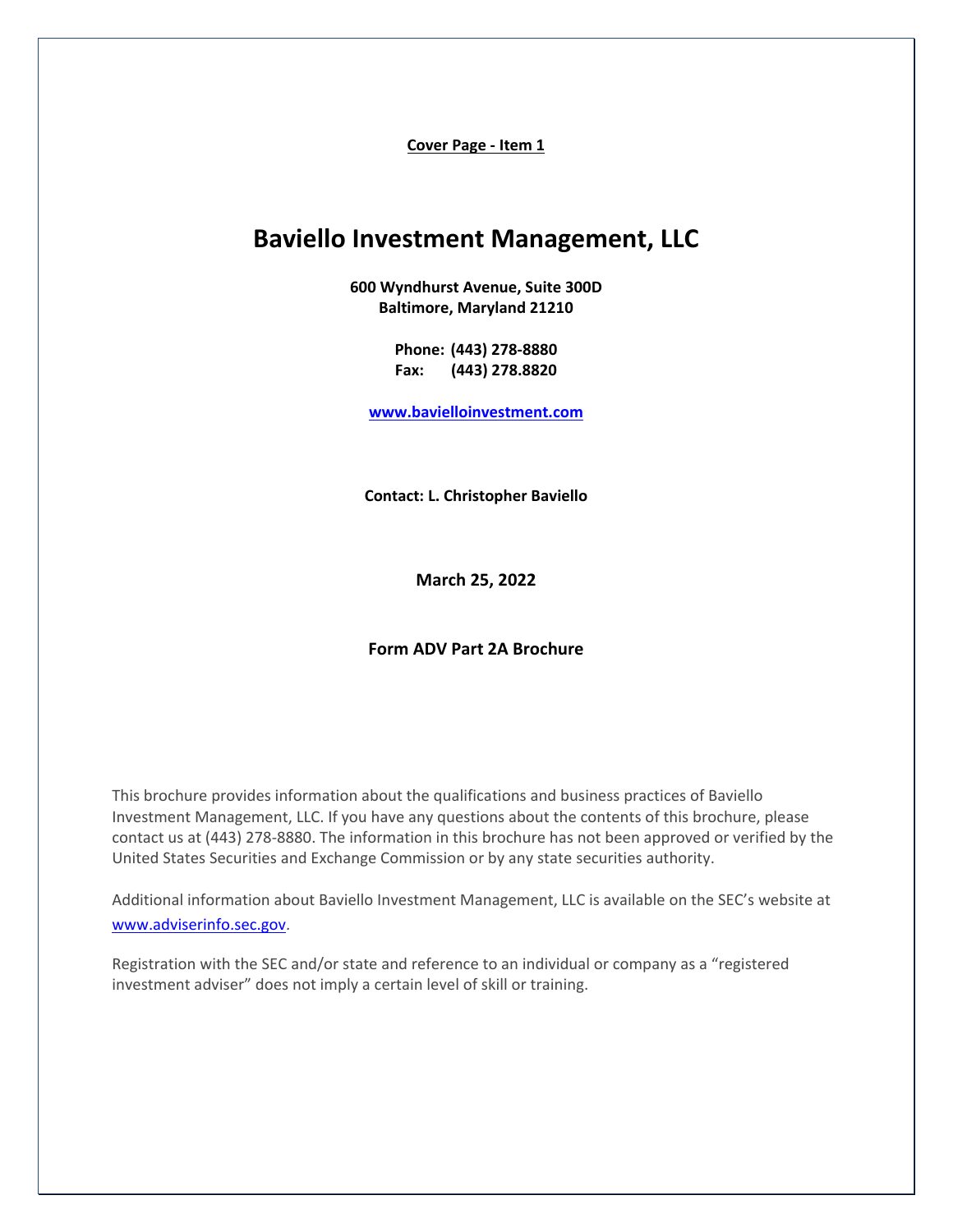## **Material Changes - Item 2**

<span id="page-1-0"></span>Form ADV Part 2 requires registered investment advisors to amend their brochure when information becomes materially inaccurate. If there are any material changes to an advisor's disclosure brochure, the advisor is required to notify you and provide you with a description of the material changes.

On March 25, 2022, we submitted our annual updating amendment for fiscal year 2021 and amended Item 4 of our Form ADV Part 2A Brochure to reflect discretionary assets under management of \$13,007,021.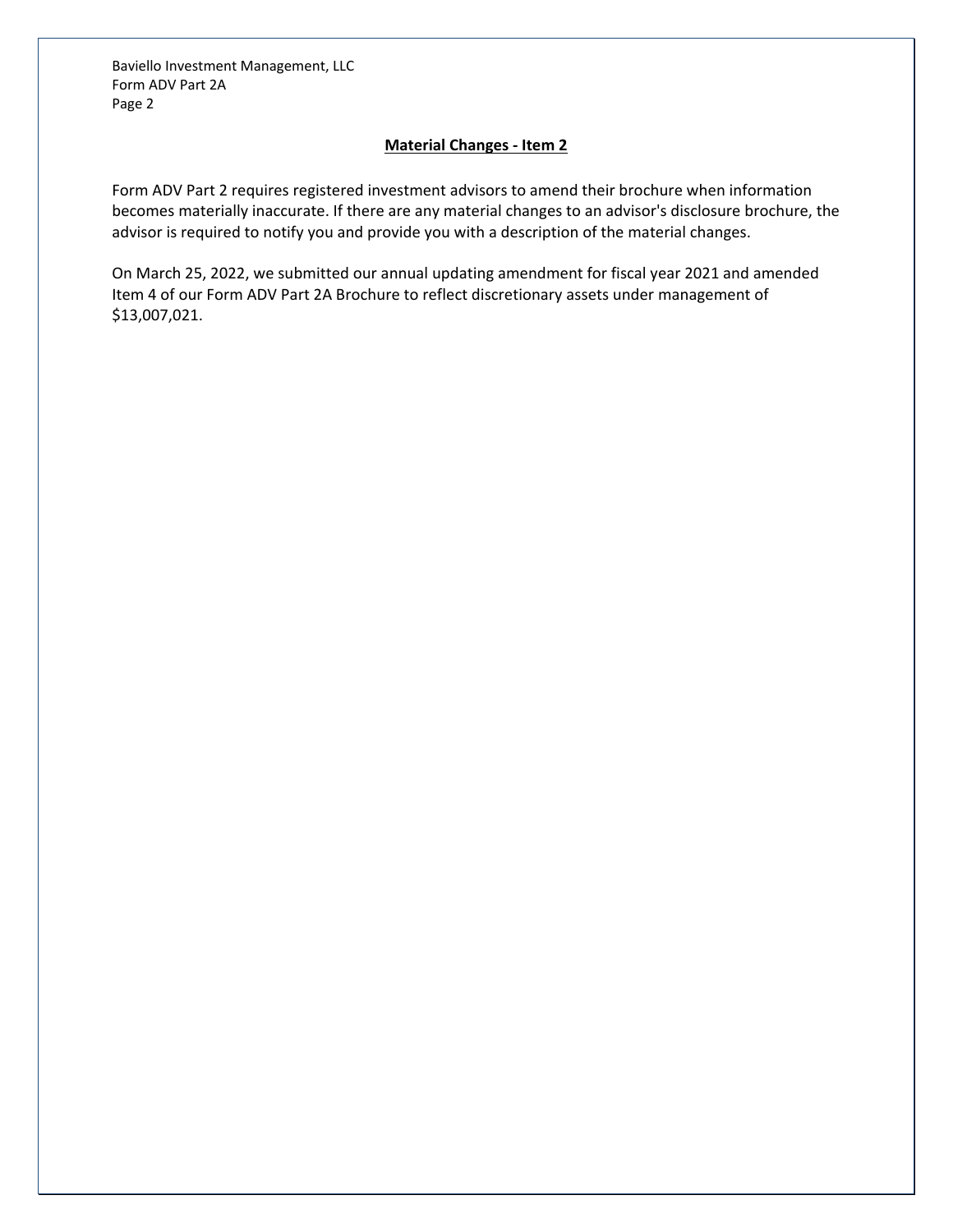## Table of Contents - Item 3

## <span id="page-2-0"></span>**Contents**

| Code of Ethics, Participation or Interest in Client Transactions and Personal Trading - Item 11 14 |
|----------------------------------------------------------------------------------------------------|
|                                                                                                    |
|                                                                                                    |
|                                                                                                    |
|                                                                                                    |
|                                                                                                    |
|                                                                                                    |
|                                                                                                    |
|                                                                                                    |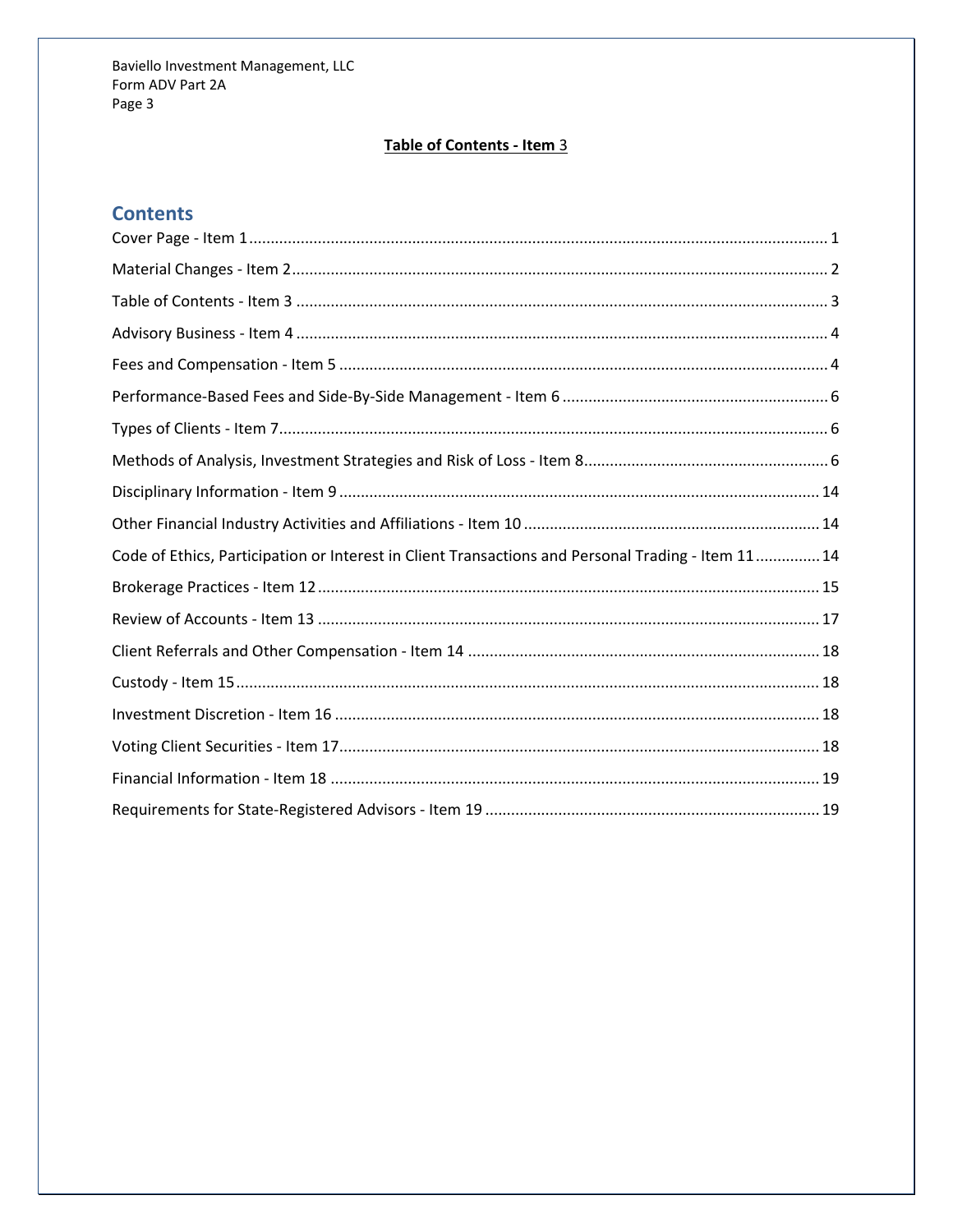## **Advisory Business - Item 4**

<span id="page-3-0"></span>Baviello Investment Management, LLC (hereinafter "Baviello" or the "Firm") is a registered investment adviser based in Baltimore, Maryland. The Firm is organized as a limited liability company under the laws of the State of Maryland. We have been providing investment advisory services since 2018. L. Christopher Baviello is the sole owner of Baviello.

Baviello provides discretionary investment management and financial advisory services to individuals, families, endowments, foundations and other institutions (each a "Client"). Baviello employs several different strategies that currently use both open and closed mutual funds, exchange traded funds, precious metal funds, individual equities and bonds, SPAC units, U.S. Treasuries, brokered certificates of deposit, and put options for hedging. Nevertheless, Baviello primarily employs its flagship strategy, the Selective Value Strategy ("SVS"), a concentrated value-oriented equity strategy, as part of or as the sole investment management strategy for Clients. The SVS generally targets publicly traded domestic equity investments in small- to mid-sized companies, but Baviello is not limited in the types of investments for which it provides investment advice. A complete description of Baviello's strategies is provided below in Item 8.

While Baviello utilizes the SVS for most of its Clients, the Firm considers each Client's investment objectives, risk capacity, risk tolerance, liquidity needs, time horizon, other investments and assets, and overall financial situation when determining whether the SVS or another investment strategy is appropriate for the Client. As a result, when the SVS is not appropriate as the sole solution for a Client, a tailored investment plan is implemented for each Client based on their needs and overall financial situation. The majority of the strategies implemented reflect the Firm's value philosophy. Clients may impose restrictions on investing in certain securities or types of securities.

Baviello does not participate in any wrap fee programs.

#### **Assets Under Management**

Baviello manages Client accounts on a discretionary basis. As of December 31, 2021, the Firm manages a total of \$13,007,021 of regulatory assets under management.

## **Fees and Compensation - Item 5**

#### <span id="page-3-1"></span>**Investment Management Fees**

Investment management fees are based upon the market value of managed assets, calculated and billed quarterly in advance.

On an annualized basis, we charge the following investment management fees:

| <b>Assets Under Management</b> | <b>Annual Fee</b> |
|--------------------------------|-------------------|
| $$0 - $10,000,000$             | 1.00%             |
| Over \$10,000,000              | 0.75%             |

These fees may be negotiated under certain circumstances, at the sole discretion of Baviello. The Firm may determine based on the circumstances of the overall Client relationship, that certain accounts of a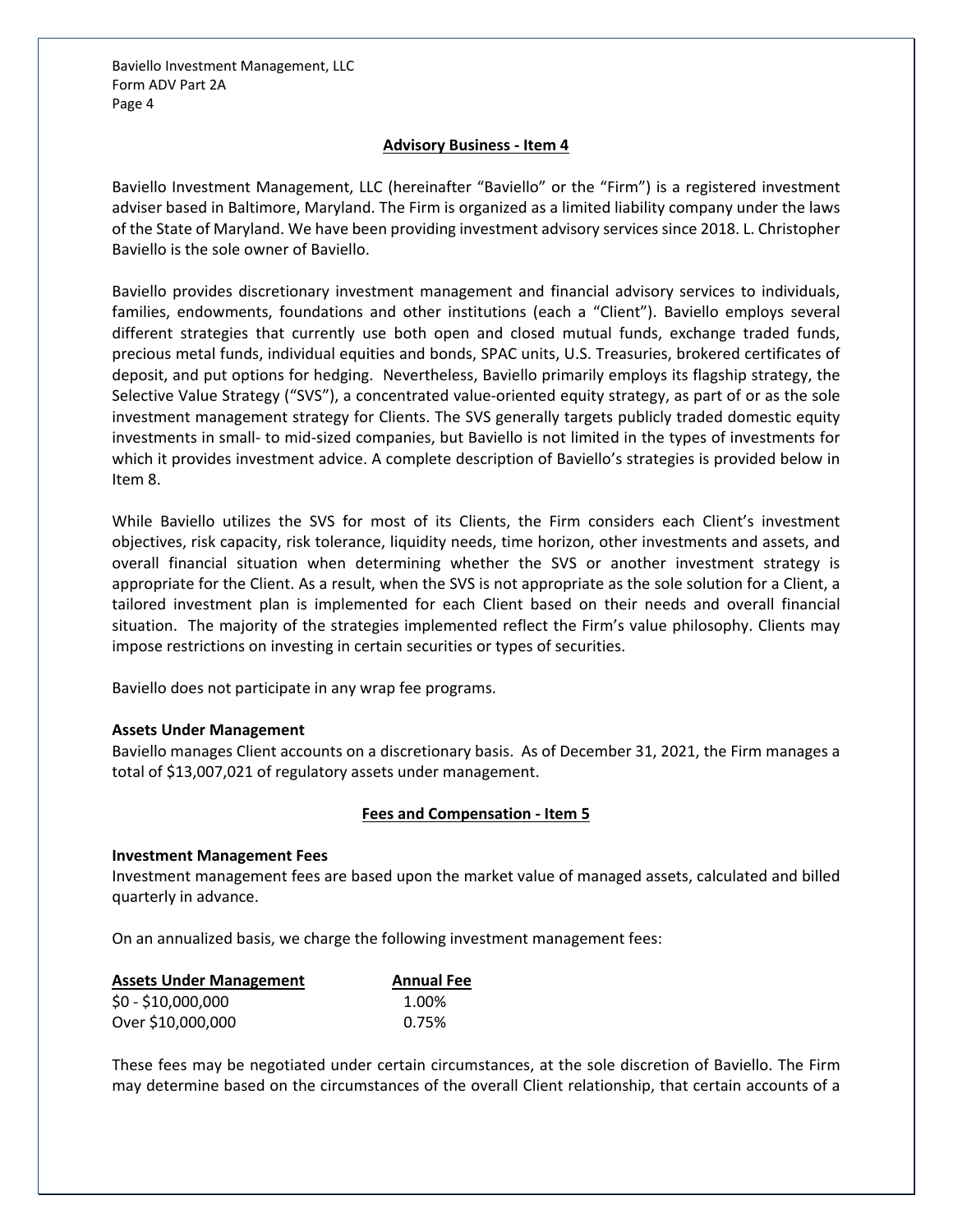Client may not be charged a management fee. Lower fees for comparable services may be available from other sources.

Our minimum account size is \$100,000; however, the Firm may accept accounts below the minimum at its own discretion.

Asset management fees will generally be automatically deducted from the Client account on a quarterly basis. The Client will give written authorization permitting the Firm to be paid directly from their account held by the custodian. In those cases, the custodian will send a quarterly statement to the Client, which will show the fee deduction transaction.

At no time will Baviello accept or maintain custody of a Client's funds or securities except for authorized fee deduction.

#### **Additional Fees and Expenses**

The fees are charged as described above and are not based on a share of capital gains of the funds of an advisory Client.

All fees paid to Baviello for investment advisory services are separate and distinct from the fees and expenses charged by mutual funds or exchange traded funds to their shareholders. These fees and expenses are described in each fund's prospectus. These fees generally include a management fee, other fund expenses, and a possible distribution fee. If the fund also imposes sales charges, a Client may pay an initial or deferred sales charge. A Client could invest in a mutual fund directly, without the services of Baviello. In that case, the Client would not receive the services provided by Baviello which are designed, among other things, to assist the Client in determining which mutual fund or funds are most appropriate to each Client's financial condition and objectives. Accordingly, the Client should review both the fees charged by the funds and the fees charged by Baviello to fully understand the total amount of fees to be paid by the Client and to thereby evaluate the advisory services being provided.

#### **Advance Fee Paying and Termination Policies**

Management fees are billed quarterly, in advance. Clients may terminate investment advisory agreements at any time, effective upon 30 days' notice to Baviello. If an investment advisory agreement is terminated by either a Client or the Firm, expenses and fees through the date of termination are charged to the Client, but any unearned portion of a prepaid fee is refunded to the Client, based upon a pro-rata basis of the number of days remaining in the quarter that our services were not provided.

## **Negotiability of Fees**

Baviello may negotiate the exact investment management fees within the range disclosed in our Form ADV Part 2A Brochure. Our annual investment management fee may be higher than that charged by other investment advisors offering similar services/programs.

## **Billing on Cash Positions**

The firm treats cash and cash equivalents as an asset class. Accordingly, unless otherwise agreed in writing, all cash and cash equivalent positions (e.g., money market funds, etc.) are included as part of assets under management for purposes of calculating the firm's advisory fee. At any specific point in time, depending upon perceived or anticipated market conditions/events (there being no guarantee that such anticipated market conditions/events will occur), the firm may maintain cash and/or cash equivalent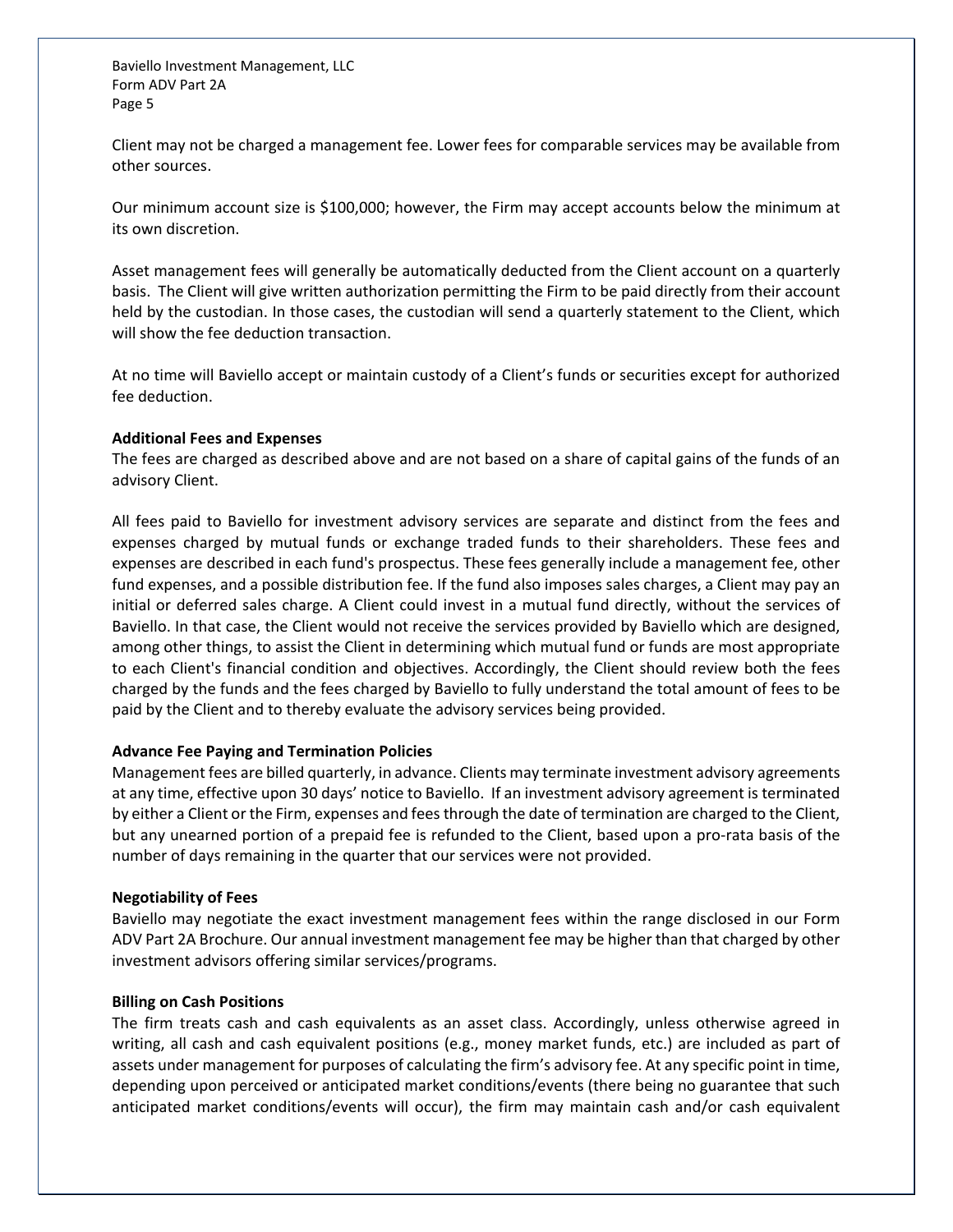positions for defensive, liquidity, or other purposes. While assets are maintained in cash or cash equivalents, such amounts could miss market advances and, depending upon current yields, at any point in time, the firm's advisory fee could exceed the interest paid by the client's cash or cash equivalent positions.

## **Periods of Portfolio Inactivity**

The firm has a fiduciary duty to provide services consistent with the client's best interest. As part of its investment advisory services, the firm will review client portfolios on an ongoing basis to determine if any changes are necessary based upon various factors, including but not limited to investment performance, fund manager tenure, style drift, account additions/withdrawals, the client's financial circumstances, and changes in the client's investment objectives. Based upon these and other factors, there may be extended periods of time when the firm determines that changes to a client's portfolio are neither necessary nor prudent. Notwithstanding, unless otherwise agreed in writing, the firm's annual investment advisory fee will continue to apply during these periods, and there can be no assurance that investment decisions made by the firm will be profitable or equal any specific performance level(s).

#### **Compensation for the Sale of Investment Products**

<span id="page-5-0"></span>No one in the Firm receives compensation for selling securities or other investment products.

#### **Performance-Based Fees and Side-By-Side Management - Item 6**

The Firm does not accept performance-based fees or participate in side-by-side management. Side-byside management refers to the practice of managing accounts that are charged performance-based fees while at the same time managing accounts that are not charged performance-based fees. Performancebased fees are fees that are based on a share of capital gains or capital appreciation of a Client's account. Our fees are calculated as described in the *Fees and Compensation* section above and are not charged on the basis of a share of capital gains upon, or capital appreciation of, the funds in your advisory account.

## **Types of Clients - Item 7**

<span id="page-5-1"></span>Baviello offers investment advisory services to individuals, families, endowments, foundations and other institutions.

Baviello requires a minimum of \$100,000 to open and maintain an advisory account. At our sole discretion we may waive this requirement. This requirement can be met by combining two or more accounts owned by you or related family members.

## **Methods of Analysis, Investment Strategies and Risk of Loss - Item 8**

## <span id="page-5-2"></span>**Investment Strategy and Outlook**

#### *Selective Value Strategy*

The Selective Value Strategy ("SVS") deploys capital through a patient, rigorous, value-oriented evaluation process that results in a few "best idea" investments. Ideally, the shares of those companies selected are purchased at a significant discount relative to their evaluated intrinsic value and operating fundamentals, thus providing a potential for appreciation. The SVS is a total return strategy that attempts to outperform the general market as defined by the S&P 500 Total Return Index ("S&P 500 TR") over a five-year period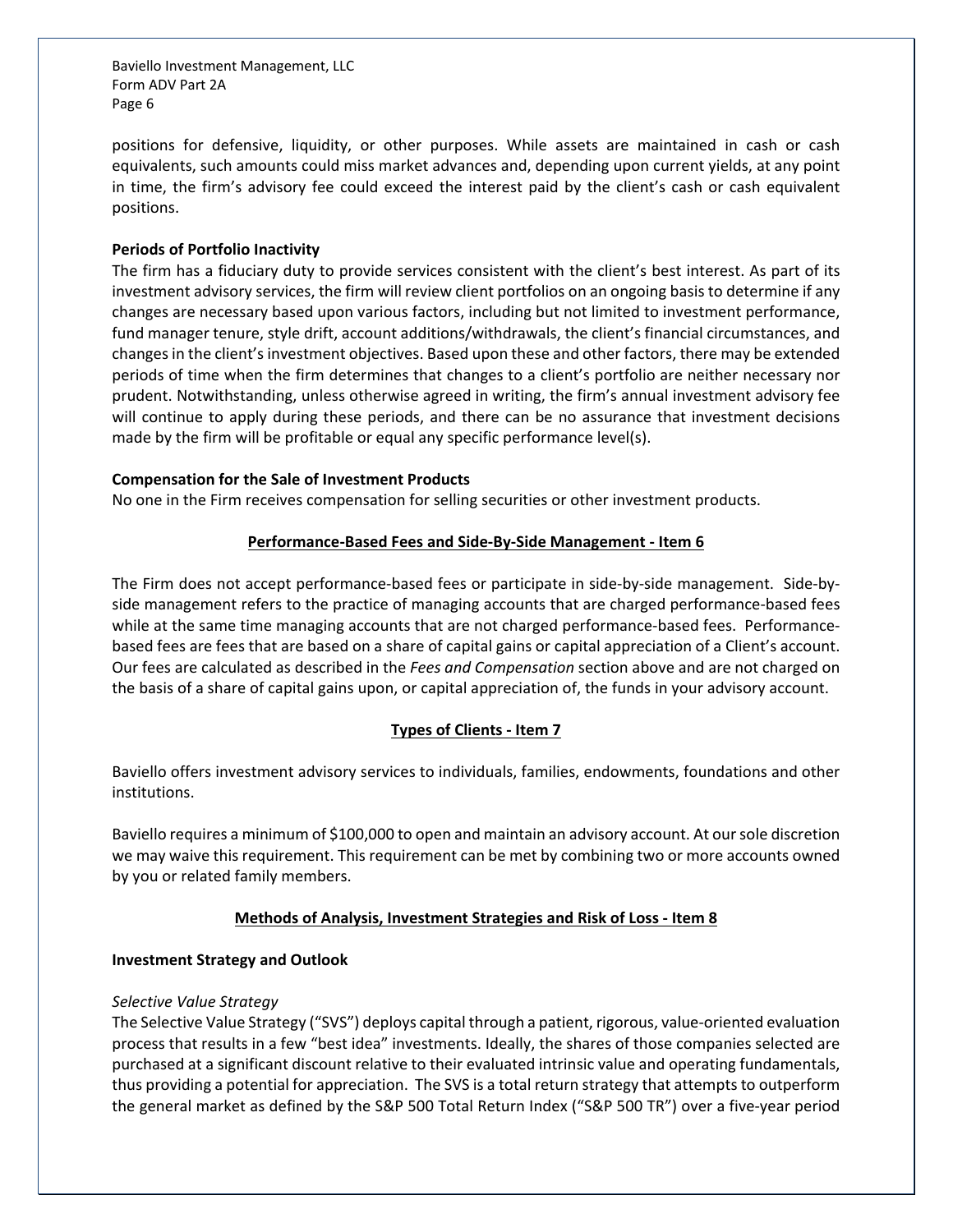and/or a full market cycle. Ideally, the preferable holding period for this strategy would be five years or longer, but the minimum amount of time Clients should expect to be invested in this strategy is three years.

#### *Conservative Bond Portfolios*

The Conservative Bond Portfolios ("CBP") strategy invests in individual bonds and is primarily focused on principal protection, while providing a variable income stream that over a period of time should at least keep pace with inflation. The magnitude of the income stream is dependent on interest rates, market conditions, and the opportunity set within the allowable asset classes. Due to the CBP's primary focus on the protection of principal, investment decisions will prioritize safety over income.

#### *Moderate/Stability Funds & Stocks*

The Moderate/Stability Funds & Stocks ("MSFS") strategy invests primarily in mutual funds that reflect a moderate risk temperament. From time to time, the strategy will invest in a few individual companies if it is determined that these stocks also tend to reflect a moderate risk temperament. Over the long term, the focus is to grow Client assets in this strategy at a rate that exceeds inflation but may be less than S&P 500 TR. Despite its moderate orientation, the MSFS strategy will still produce volatility and have down years. Nevertheless, Baviello's goal is for the MSFS strategy's volatility to be less than the S&P 500 TR's, while still producing long-term asset growth. It should be noted that the investments in the MSFS strategy may or may not produce income, that moderated volatility with a growth rate exceeding inflation are the priorities over income.

#### *Aggressive/Growth Funds*

The Aggressive/Growth Funds ("AGF") strategy invests primarily in mutual funds that are more aggressive and seeking growth/capital appreciation. These funds tend to seek companies that have great capital appreciation potential. Also, they tend to be concentrated in nature usually holding less than 50 positions and actively managed. Over the long term, the focus is to grow the assets in this strategy at a rate that exceeds the S&P 500 TR. As a result, this strategy will be volatile. Clients should expect to be invested in this strategy for at least three years, more preferably five years.

#### *Income Stocks, Bonds, and Funds*

The Income Stocks, Bonds, and Funds ("ISBF") strategy is income/yield focused and largely invests in individual public-market securities (stocks and occasionally bonds) as well as mutual funds that are primarily focused on paying dividends and making distributions to their shareholders. The strategy targets a yield that is greater than or equal to the yield of the S&P 500 index yet does not aim to mirror the risk profile of the index. The ISBF strategy strives for a lower risk profile through its value-oriented approach and by taking advantage of the discrepancies between the perceived and the real risk of the investments. It also invests across different industries, sectors, and investment vehicles to achieve its goal.

#### **Investment Selection**

#### *Selective Value Strategy*

The SVS utilizes a bottom-up investment approach and targets only publicly traded companies that primarily trade on the United States exchanges. Companies are selected for the SVS when their prices are trading at a significant discount - or rather a margin of safety - to their evaluated intrinsic value and there is reason to believe their price will eventually appreciate to the intrinsic value. As a result, companies' valuations relative to their market prices informs the Firm's investment decisions, rather than a company's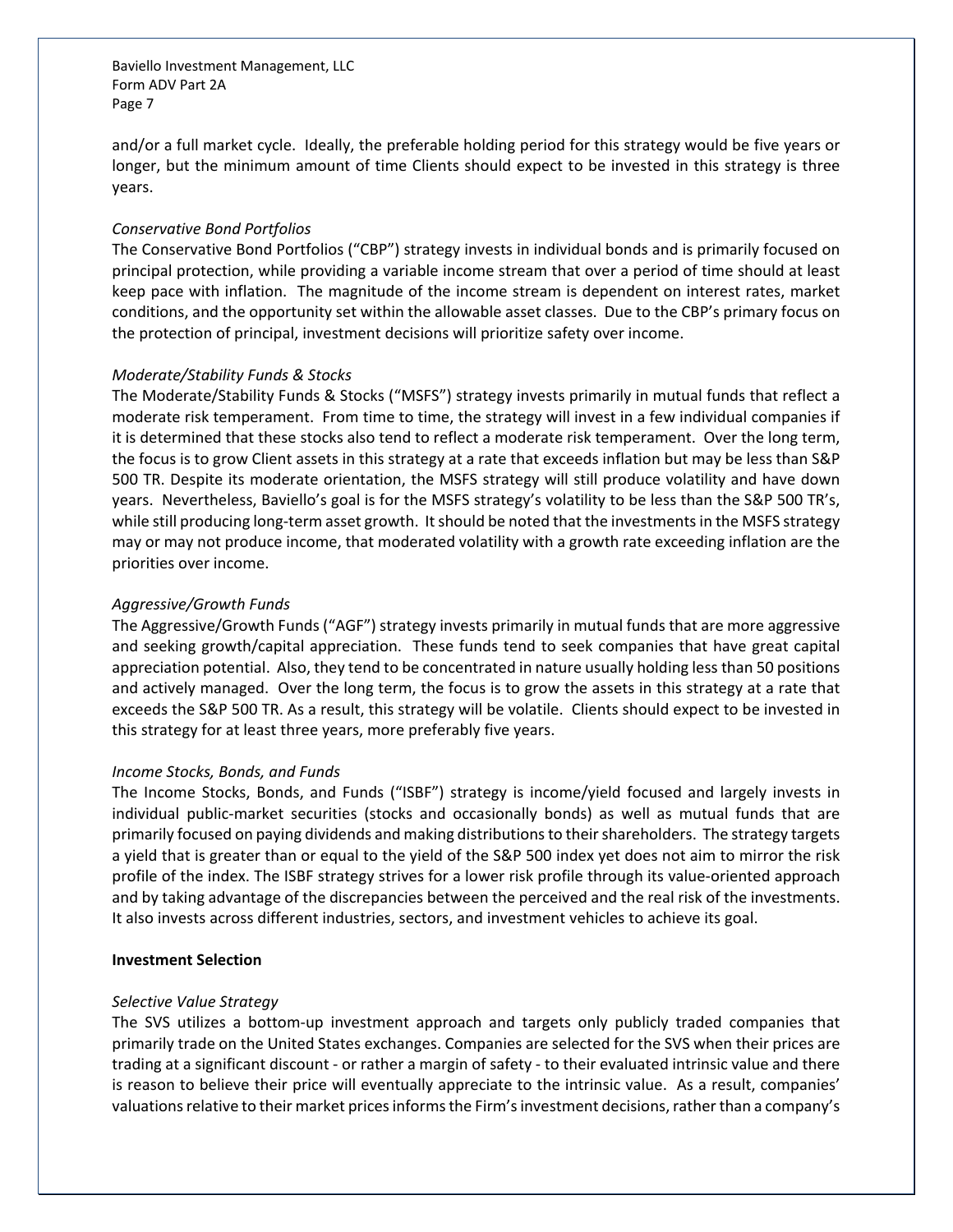popularity or solely its price action. Further, it should be noted, that investment decisions are not based on general market predictions.

Intrinsic value is determined through an evaluation of the subject company's operations and fundamentals including, but not limited to: operating fundamentals, past and future free cash flows, tangible and intangible asset values, capital structure, capital allocation policies, capital appreciation potential, ownership composition, competitive position, management, the company's life cycle, company/industry specific catalysts, company/industry specific risks, and financial as well as operational robustness – or the ability to weather a downturn. This quantitative and qualitative evaluation process also includes reviewing and analyzing: company SEC filings, company conference calls, company presentations, various industry research and news, and may also include conversations with management or other industry participants. Once purchased, the portfolio companies for the SVS are frequently monitored and evaluated.

The SVS has the ability to flex when companies' general market prices start increasing relative to their intrinsic values and the strategy's opportunity set narrows. When this occurs, the SVS may hold significant amounts of cash, a significant portion of which may be invested in short-term U.S. Treasuries. In such a situation, the Firm will continue to evaluate companies for potential investment; however, no companies may be added to the portfolio for an extended period of time if they do not meet the SVS's parameters. The SVS's cash position is a function of the available attractive investment opportunities. Further, the strategy, while it does not short, may on occasion utilize a small portion of the money allocated to it for put options as a hedge.

#### *Conservative Bond Portfolios*

In implementing CBP, some of the factors considered when evaluating individual bonds for purchase include: after-tax yield, inflation, the issuer, slope of the yield curve, risks, and the length of time until maturity. In general, CBP purchases bonds using a flexible ladder structure that is adjusted based on the previously mentioned factors. Bonds, once purchased, are generally intended to be held until maturity.

#### *Moderate/Stability Funds & Stocks*

The MSFS strategy is underpinned by a value-investing philosophy, which means Baviello invests in valueoriented fund managers and looks to buy individual companies at discounts to their intrinsic values. At times, when the strategy's opportunity set narrows, the MSFS and its mutual fund managers have the flexibility to hold cash and U.S. Treasuries, while waiting for better opportunities that fit selection parameters. Cash and U.S. Treasuries will tend to increase during periods of significant overvaluation as well as when market risks are increasing both in quantity and magnitude.

When evaluating mutual funds for inclusion into MSFS, the factors analyzed include: the management team and its history, the manager's process, the manager's adherence to the investment strategy, the manager's tenure, the size of the fund, the fund's holdings, past performance from both an absolute and a relative basis over various time periods, costs relative to other funds, historical volatility, the fund's risk profile, tracking error to the respective benchmark, the fund's ability to complement the other investments in the strategy, and the current/potential future economic environment.

When evaluating an individual stock for inclusion into the MSFS, the factors analyzed include, but are not limited to: operating fundamentals, past and future free cash flows, tangible and intangible asset values, capital structure, capital allocation policies, capital appreciation potential, ownership composition,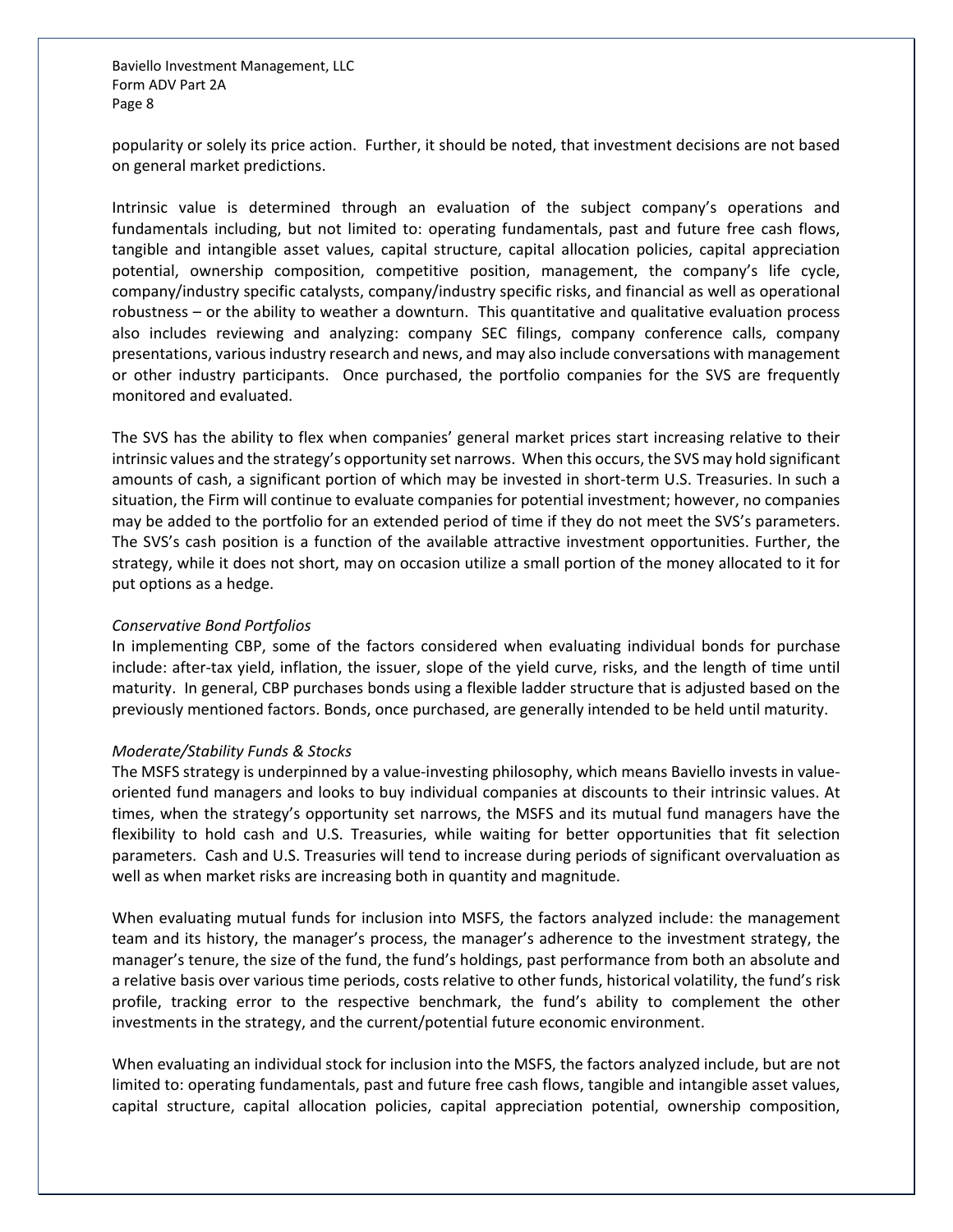competitive position, management, the company's life cycle, company/industry specific catalysts, company/industry specific risks, and financial as well as operational robustness– or the ability to weather a downturn.

#### *Aggressive/Growth Funds*

The AGF strategy is underpinned by a value-investing philosophy, which means Baviello invests in valueoriented fund managers. It is important to note that growth and value are not mutually exclusive, as a growth stock can be considered a value stock if it trades at price that is less than the present value of its evaluated future cash flows. A value discipline does not prevent losses but may help mitigate them or provide reason to hold an investment through market volatility, thus deterring panicked selling.

When evaluating mutual funds for inclusion into the AGF strategy, the factors analyzed include: the management team and its history, the manager's process, the manager's adherence to the investment strategy, the manager's tenure, the size of the fund, the fund's holdings and number of holdings, past performance from both an absolute and a relative basis over various time periods, costs relative to other funds, historical volatility, the fund's risk profile, tracking error to the respective benchmark, the fund's ability to complement the other investments in the strategy, and the current economic environment.

When the strategy's opportunity set narrows, the AGF strategy and its mutual fund managers have the flexibility to hold cash and U.S. Treasuries, while waiting for better opportunities that fit selection parameters. Even though this is an aggressive strategy, there are times when continuing to be aggressive and hold investments that appear to be overvalued solely for the sake of being aggressive does not make sense and would be considered unwise. Especially, when there is evidence that long-term future returns will be very low or negative.

#### *Income Stocks, Bonds, and Funds*

The ISBF strategy actively looks for yield as well as capital appreciation, or purchasing companies at a discount to their intrinsic values. The strategy will not pay above an investment's value, regardless of the yield. Applying a value discipline to this strategy, does not prevent losses, but may help mitigate them or provide reason to hold an investment for the long-term during market price fluctuations as long as fundamentals remain sound, thus deterring panicked selling.

Because of the value discipline, when the opportunity set narrows the strategy has the flexibility to hold cash and U.S. Treasuries, while waiting for better opportunities that fit within its parameters.

When evaluating an individual public-market stock for inclusion into the strategy, the factors analyzed include: distribution growth, distribution history, possibility of initiation or reinstatement of distribution, sustainability of the distribution, operating fundamentals, past and future free cash flows, tangible and intangible asset values, capital structure, capital allocation policies, capital appreciation potential, ownership composition, competitive position, management, the company's life cycle, company/industry specific catalysts, company/industry specific risks, and financial as well as operational robustness – or the ability to weather a downturn.

When evaluating an individual corporate bond for inclusion into the strategy, the factors analyzed not only include the same factors as for a stock, but also include: interest payments, maturity date, discount to par value, yield curve, inflation, default risk, and call risk.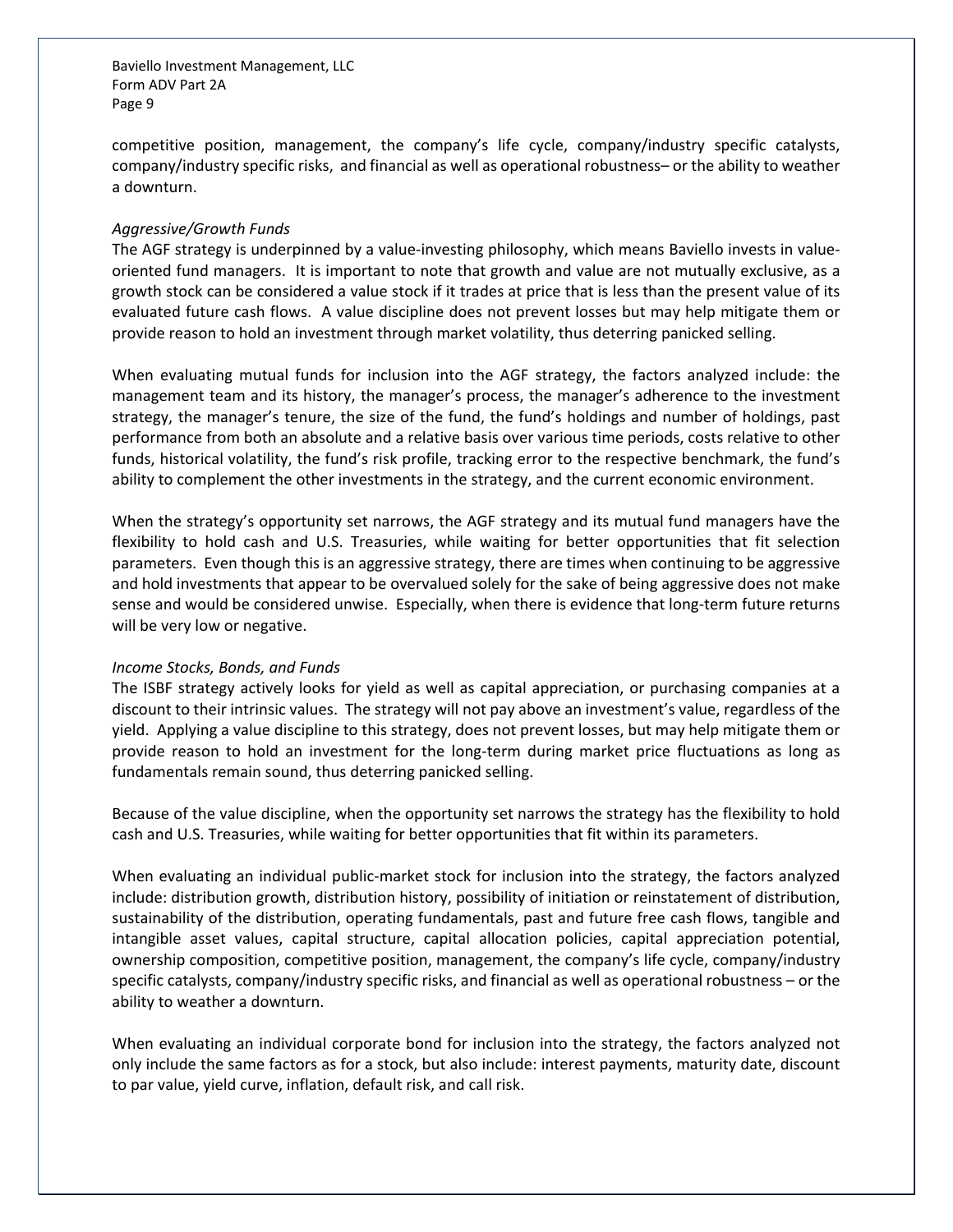When evaluating mutual funds for inclusion into the strategy, the factors analyzed include: distribution history, the management team and its history, the manager's process, the manager's adherence to the investment strategy, the manager's tenure, the size of the fund, the fund's holdings and number of holdings, past performance from both an absolute and a relative basis over various time periods, costs relative to other funds, historical volatility, the fund's risk profile, the fund's ability to complement the other investments in the strategy, and the current economic environment.

#### **Implementation/Portfolio Construction**

#### *Selective Value Strategy*

The SVS takes long-only positions and does not short securities but may from time to time use a small portion of the portfolio to buy put options as a hedge. The strategy is very selective and relatively concentrated seeking to deploy capital to only the best ideas that meet the Firm's parameters. As a result, the strategy once fully invested typically owns between six to 16 companies. Depending on market conditions and the Firm's evaluations, each company's position size is built over time and to varying final levels.

The Firm frequently monitors and evaluates the SVS's portfolio companies, and positions are sold, when: (a) the company's market price is near or has reached the top of its intrinsic value range; (b) the company has been re-evaluated or a change in company/industry conditions has resulted in an evaluated-intrinsic value that is much lower than previously thought; and (c) there is another company that appears to be a better investment than the current holding. Notwithstanding these sell conditions, one of the goals of the SVS is to limit unnecessary turnover within the portfolio.

Consequently, unless there is a permanent impairment of the company's value and the Firm's reason for owning the company is no longer true, the Firm will not sell a company solely due to market price drops.

#### *Conservative Bond Portfolios*

No individual bond shall exceed 8% of the portfolio, unless it is a U.S. Treasury, U.S. government-backed agency bond, or FDIC insured brokered certificate of deposit – even then, the average position size is 4% or less. The following are the allowable asset classes for the strategy:

- U.S. Treasury Bonds and Bills
- U.S. Government Agency Bonds
- Investment Grade Corporate Bonds
- FDIC Insured Brokered Certificates of Deposit
- Investment Grade Municipal Bonds
- Preferred Stocks
- Cash
- Bond Mutual Funds (less than 10% of the portfolio, if at all)

## *Moderate/Stability Funds & Stocks*

The strategy can hold diversified moderate, market-neutral, merger arbitrage, and/or conservative mutual funds. Such funds ideally do not have much overlap in holdings. Further, the strategy can also hold a few individual stocks if they fit the selection parameters and align well with a moderate risk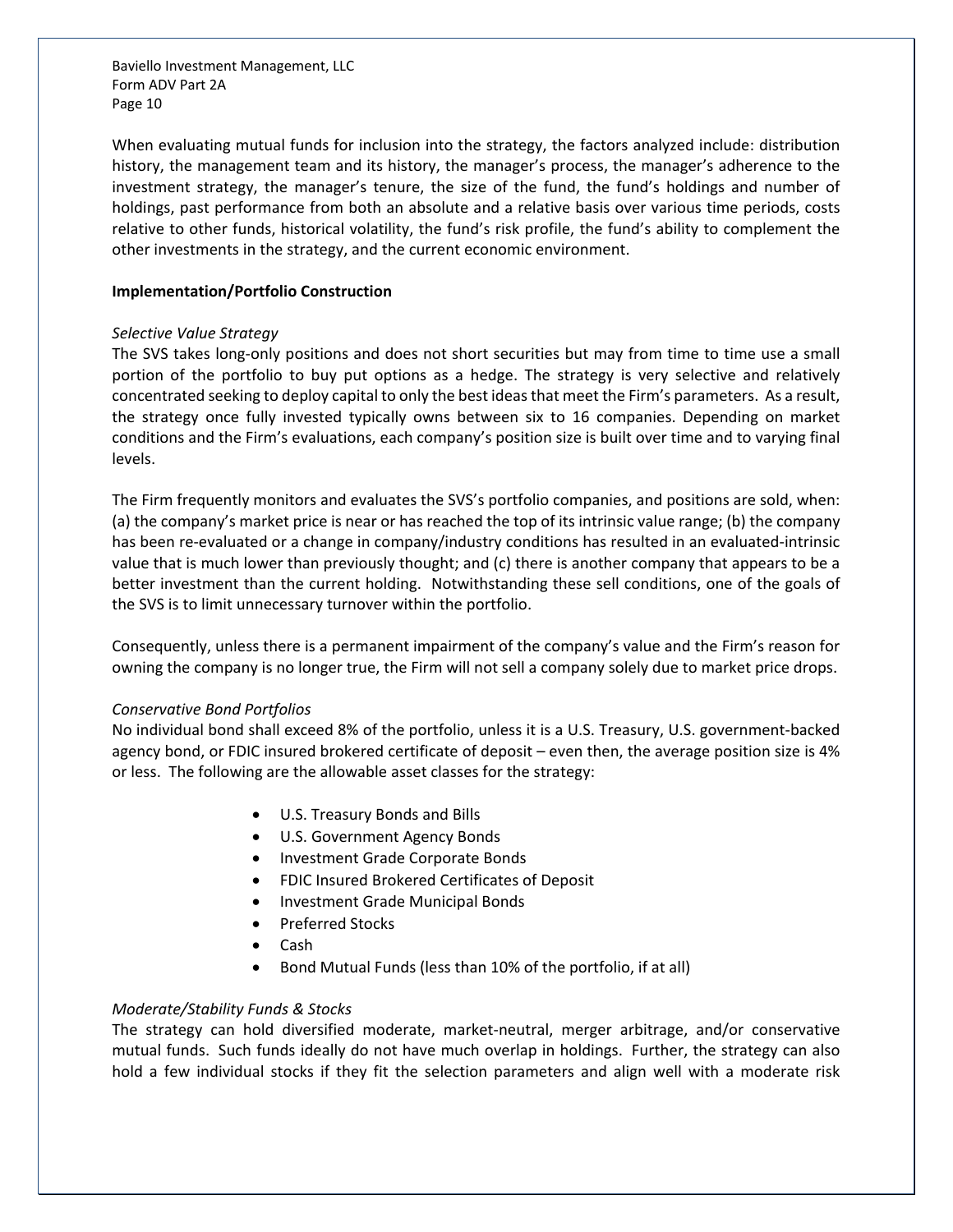tolerance. Nevertheless, this strategy is primarily focused on mutual funds. The following are the allowable asset classes for the strategy:

- U.S. Treasury Bonds and Bills
- U.S. Stocks
- Preferred Stocks
- International Stocks
- Mutual funds
- Cash

## *Aggressive/Growth Funds*

The strategy holds at least two diversified aggressive/growth mutual funds, that do not have much overlap in holdings. The following are the allowable asset classes for the strategy:

- U.S. Treasury Bonds and Bills
- Global Focused Mutual Funds
- U.S. Focused Mutual funds
- Cash

## *Income Stocks, Bonds, and Funds*

When fully implemented the strategy will normally hold at least 15 or more individual positions. While the primary focus is on stocks, the strategy can also opportunistically purchase corporate bonds. Corporate bond purchase will be limited to 20% of the strategy with no individual position being greater than 5% of the total allocation to the strategy. Also, the strategy can hold dividend focused mutual funds that pass the Firm's parameters and diligence. The following are the allowable asset classes for the strategy:

- U.S. Treasury Bonds and Bills
- U.S. Corporate Bonds
- U.S. Stocks
- Preferred Stocks
- International Stocks
- Master Limited Partnerships
- Publicly Traded Limited Partnerships
- Real Estate Securities/REITs
- Dividend Focused Mutual funds
- Cash

## **Investing in securities involves risk of loss that Clients should be prepared to bear.**

The strategies followed by Baviello are utilized across all of the Firm's Clients, as applicable. The Client should be aware that with any trading that occurs in the Client account (and depending on the specific fee arrangement with the Firm), the Client may incur transaction and administrative costs.

*Investment Risk* - Investing in securities involves risk of loss that Clients should be prepared to bear.

*Volatility Risk -* Due to the relatively concentrated nature of the some of the strategies, there will likely be more volatility than the S&P 500 index or other strategies that consist of less-concentrated holdings. As a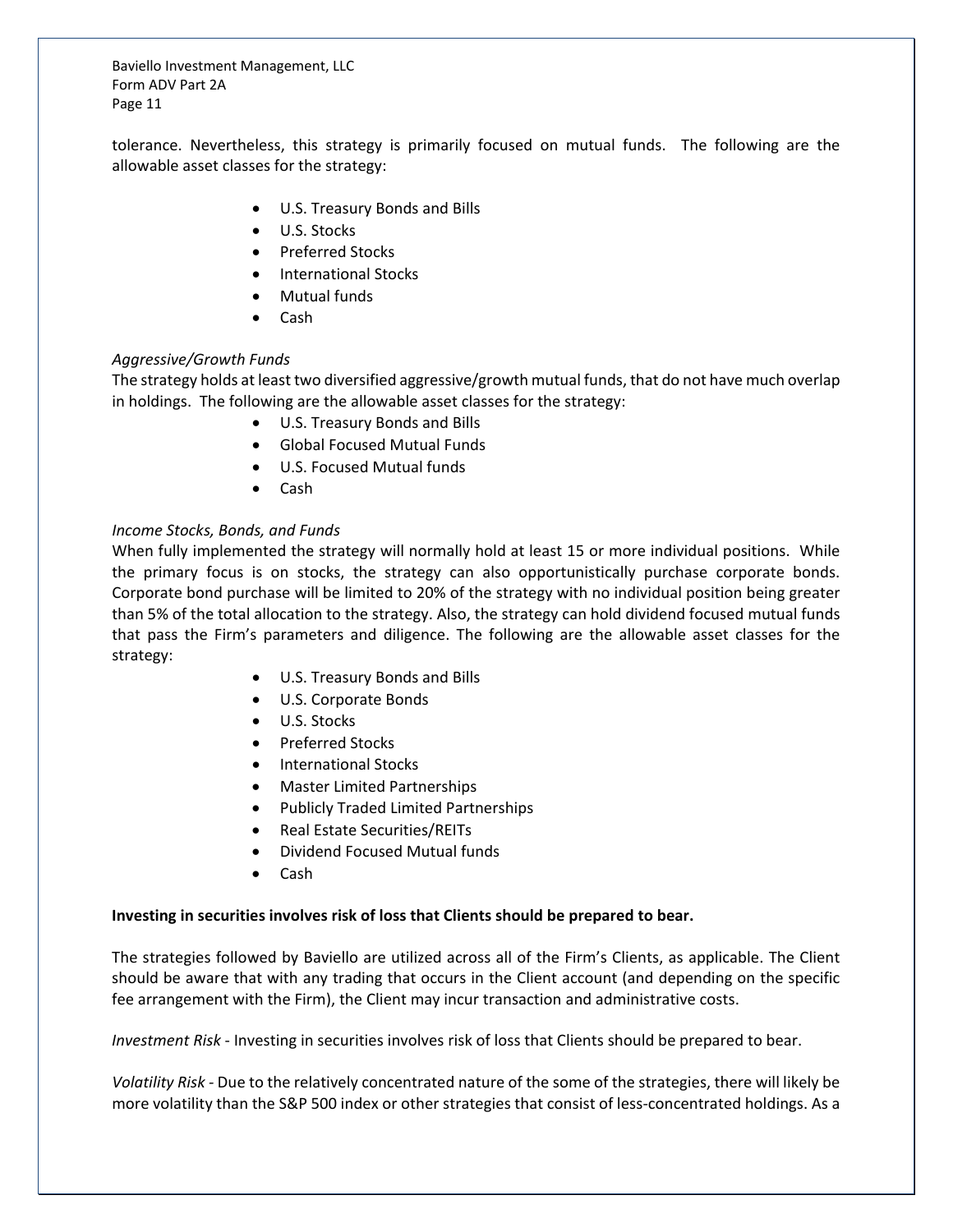result of market forces and the significant, short-term fluctuations associated with companies' stock prices at times, there may be years when performance is down relative to the S&P 500.

*Market Risk -* The strategies may be more likely to suffer underperformance towards the end of a prolonged and surging bull market. Generally, such an environment is marked with broad overvaluation as companies' prices march higher – disconnecting from their operating fundamentals and values, thus significantly narrowing the opportunity sets that fit the parameters of most of the strategies.

*Mutual Fund Risk* - Mutual fund investing entails a number of risks including management underperformance, limited liquidity-only at the end of a day, potential capital gains income tax liability embedded in purchased shares, and performance potentially influenced by purchases or redemptions by other shareholders.

*ETF Risk* - Exchange traded fund investing entails a number of risks including limited liquidity and/or temporary pricing abnormalities based upon market conditions, potentially increased volatility based upon the fully invested nature of passively invested index exchange traded funds.

*Options Trading* - Baviello may cause its Clients to engage in options trading. The trading of options and other derivatives is highly speculative and may entail risks that are greater than those present when investing in other securities. Prices of derivatives can be and often are more volatile than prices of other securities. A Client may speculate on market fluctuations of securities and securities indices while investing only a small percentage of the value of the securities underlying the derivatives. A change in the market price of the underlying securities or underlying market index will cause a much greater percentage change in the price of the option contract. In addition, to the extent that a Client purchases options that it does not sell or exercise, it will suffer the loss of the premium paid in such purchase. To the extent that a Client sells options and must deliver the underlying securities at the option price, the Client has a theoretically unlimited risk of loss if the price of such underlying securities increases. To the extent that a Client must buy the underlying securities, the Client risks the loss of the difference between the market price of the underlying securities and the option price. Any gain or loss derived from the sale or exercise of an option will be reduced or increased, respectively, by the amount of the premium paid. The expenses of option trading include commissions payable on the purchase and on the exercise or sale of an option.

Stock or index options that may be purchased or sold by a Client include options not traded on a securities exchange. Options not traded on an exchange are not issued by the Options Clearing Corporation. The risk of nonperformance by the obligor on such an option and the difficulty of disposing of such an option may be substantially greater than in the case of an exchange-traded option issued by the Options Clearing Corporation.

*Concentrated Position Risk -* Baviello may recommend that clients concentrate account assets in an industry or economic sector. In addition to the potential concentration of accounts in one or more sectors, certain accounts may, or may be advised to, hold concentrated positions in specific securities. Therefore, at times, an account may, or may be advised to, hold a relatively small number of securities positions, each representing a relatively large portion of assets in the account. As a result, the account will be subject to greater volatility than a more sector diversified portfolio. Investments in issuers within an industry or economic sector that experiences adverse economic, business, political conditions or other concerns will impact the value of such a portfolio more than if the portfolio's investments were not so concentrated. A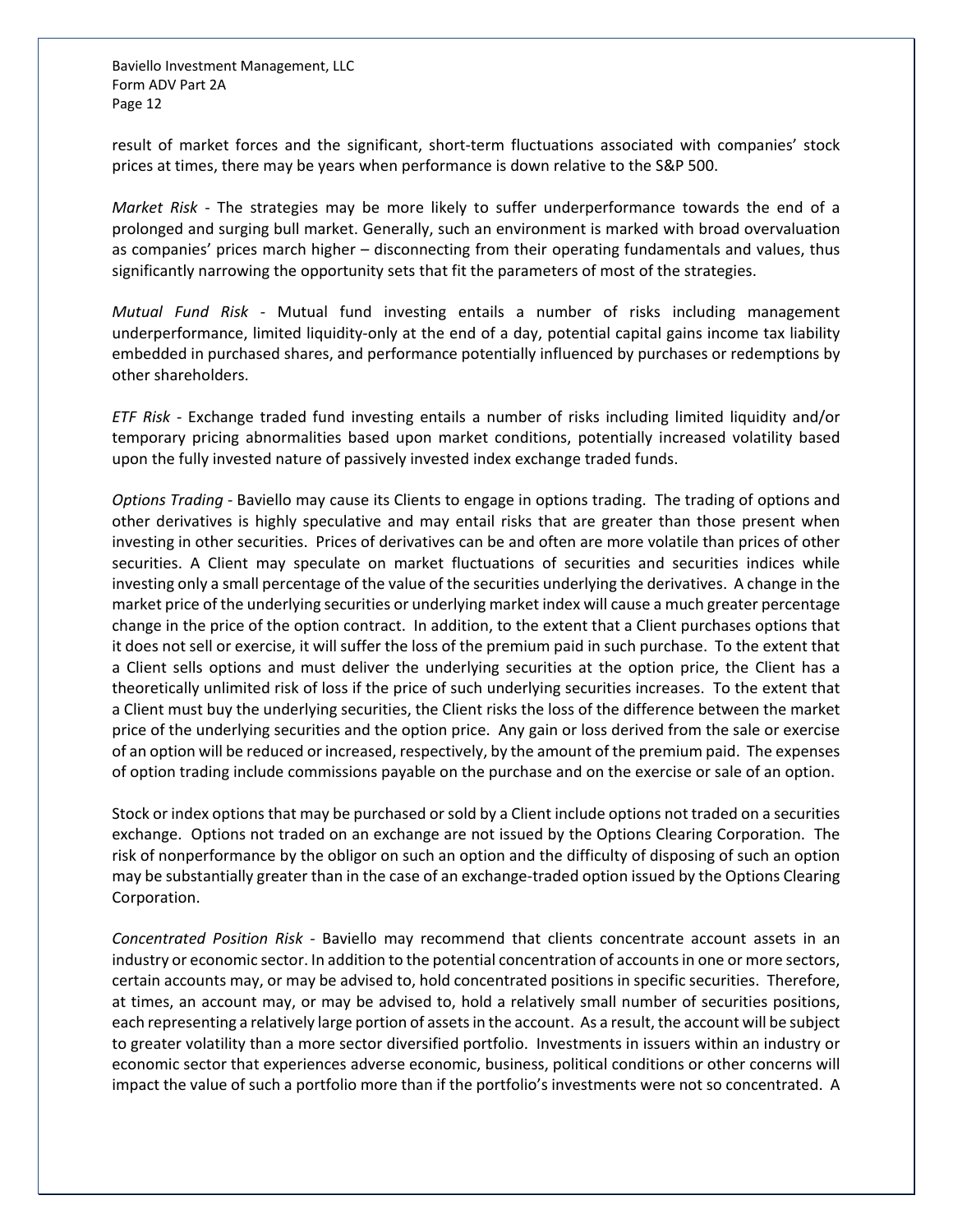change in the value of a single investment within the portfolio will affect the overall value of the portfolio and will cause greater losses than it would in a portfolio that holds more diversified investments.

*Preferred Securities Risk -* Preferred Securities have similar characteristics to bonds in that preferred securities are designed to make fixed payments based on a percentage of their par value and are senior to common stock. Like bonds, the market value of preferred securities is sensitive to changes in interest rates as well as changes in issuer credit quality. Preferred securities, however, are junior to bonds with regard to the distribution of corporate earnings and liquidation in the event of bankruptcy. Preferred securities that are in the form of preferred stock also differ from bonds in that dividends on preferred stock must be declared by the issuer's board of directors, whereas interest payments on bonds generally do not require action by the issuer's board of directors, and bondholders generally have protections that preferred stockholders do not have, such as indentures that are designed to guarantee payments – subject to the credit quality of the issuer – with terms and conditions for the benefit of bondholders. In contrast preferred stocks generally pay dividends, not interest payments, which can be deferred or stopped in the event of credit stress without triggering bankruptcy or default. Another difference is that preferred dividends are paid from the issue's after-tax profits, while bond interest is paid before taxes.

*Cybersecurity Risks -* Our firm and our service providers are subject to risks associated with a breach in cybersecurity. Cybersecurity is a generic term used to describe the technology, processes, and practices designed to protect networks, systems, computers, programs, and data from cyber-attacks and hacking by other computer users, and to avoid the resulting damage and disruption of hardware and software systems, loss or corruption of data, and/or misappropriation of confidential information. In general, cyberattacks are deliberate; however, unintentional events may have similar effects. Cyber-attacks may cause losses to clients by interfering with the processing of transactions, affecting the ability to calculate net asset value or impeding or sabotaging trading. Clients may also incur substantial costs as the result of a cybersecurity breach, including those associated with forensic analysis of the origin and scope of the breach, increased and upgraded cybersecurity, identity theft, unauthorized use of proprietary information, litigation, and the dissemination of confidential and proprietary information. Any such breach could expose our firm to civil liability as well as regulatory inquiry and/or action. In addition, clients could be exposed to additional losses as a result of unauthorized use of their personal information. While our firm has established a business continuity plan and systems designed to prevent cyber-attacks, there are inherent limitations in such plans and systems, including the possibility that certain risks have not been identified. Similar types of cyber security risks are also present for issuers of securities, investment companies and other investment advisers in which we invest, which could result in material adverse consequences for such entities and may cause a client's investment in such entities to lose value.

*Pandemic Risk -* Large-scale outbreaks of infectious disease can greatly increase morbidity and mortality over a wide geographic area, crossing international boundaries, and causing significant economic, social, and political disruption. It is difficult to predict the long-term impact of such events because they are dependent on a variety of factors including the global response of regulators and governments to address and mitigate the worldwide effects of such events. Workforce reductions, travel restrictions, governmental responses and policies and macroeconomic factors could negatively impact investment returns.

Baviello primarily recommends domestic equity securities but is not restricted to the types of securities for which it provides advice. Investing in any type of security entails risk of loss to varying degrees as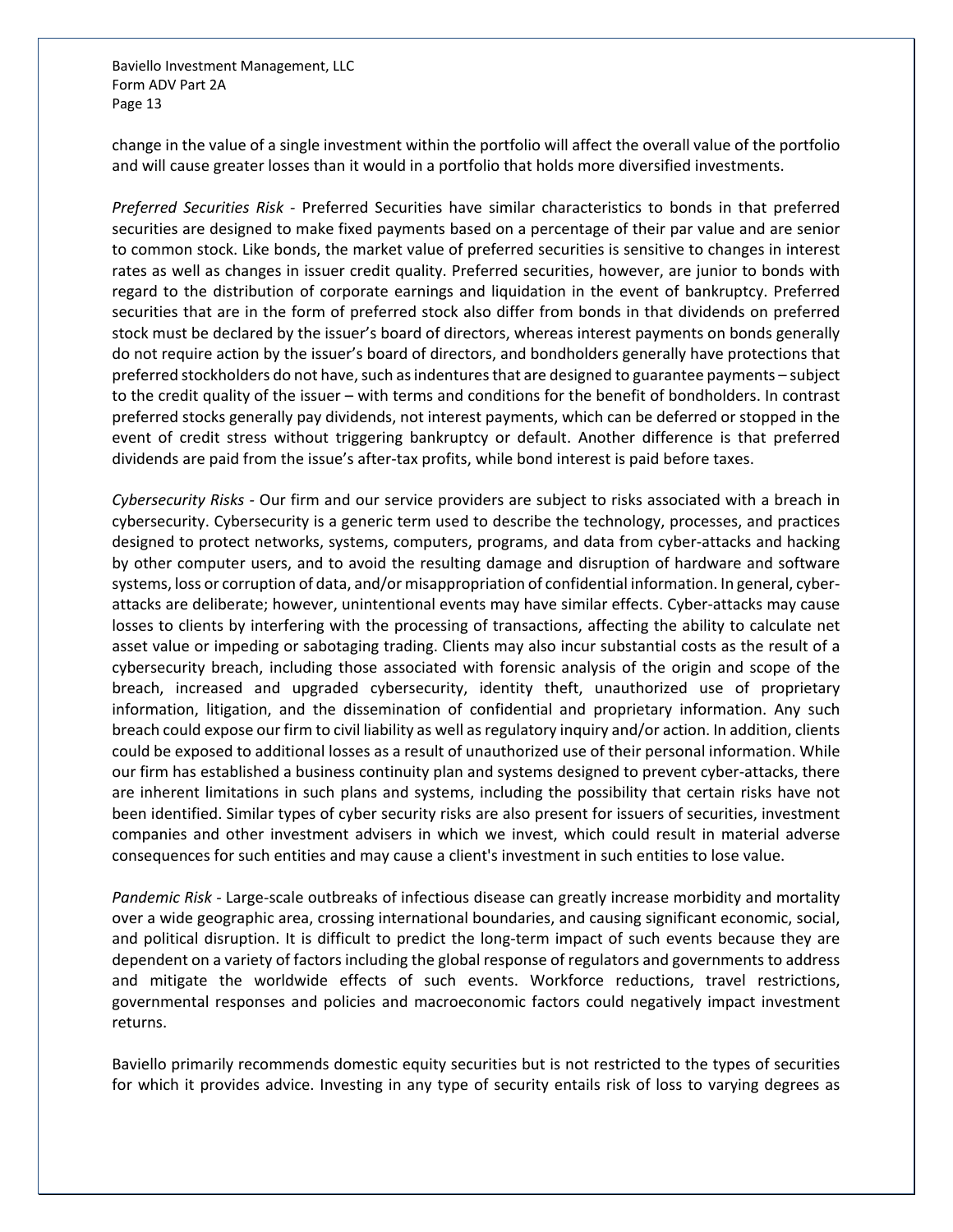discussed above in response to Item B. Clients should be prepared to bear losses, including a complete loss of initial investment, when investing in securities.

## **Disciplinary Information - Item 9**

<span id="page-13-0"></span>Neither Baviello, nor any of our employees, has had any civil or criminal actions brought against them.

Neither Baviello, nor any of our employees, has had any administrative proceedings before the SEC, any other regulatory agency, any state regulatory agency, or any foreign financial regulatory authority.

<span id="page-13-1"></span>Neither Baviello, nor any of our employees, has had any proceedings before a self-regulatory organization.

## **Other Financial Industry Activities and Affiliations - Item 10**

Baviello has not provided information on other financial industry activities and affiliations because we do not have any relationship or arrangement that is material to our advisory business or to our Clients with any of the types of entities listed below.

- 1. broker-dealer, municipal securities dealer, or government securities dealer or broker
- 2. investment company or other pooled investment vehicle (including a mutual fund, closed-end investment company, unit investment trust, private investment company or "hedge fund," and offshore fund)
- 3. other investment adviser or financial planner
- 4. futures commission merchant, commodity pool operator, or commodity trading advisor
- 5. banking or thrift institution
- 6. accountant or accounting firm
- 7. lawyer or law firm
- 8. insurance company or agency
- 9. pension consultant
- 10. real estate broker or dealer
- 11. sponsor or syndicator of limited partnerships

## <span id="page-13-2"></span>**Code of Ethics, Participation or Interest in Client Transactions and Personal Trading - Item 11**

## **Description of Our Code of Ethics**

Baviello has adopted a Code of Ethics (the "Code") to address investment advisory conduct. The Code focuses primarily on fiduciary duty, personal securities transactions, insider trading, gifts, and conflicts of interest. The Code includes Baviello's policies and procedures developed to protect Client's interests in relation to the following topics:

- The duty at all times to place the interests of Clients first;
- The requirement that all personal securities transactions be conducted in such a manner as to be consistent with the code of ethics.
- The responsibility to avoid any actual or potential conflict of interest or misuse of an employee's position of trust and responsibility;
- **The fiduciary principle that information concerning the identity of security holdings and financial** circumstances of Clients is confidential; and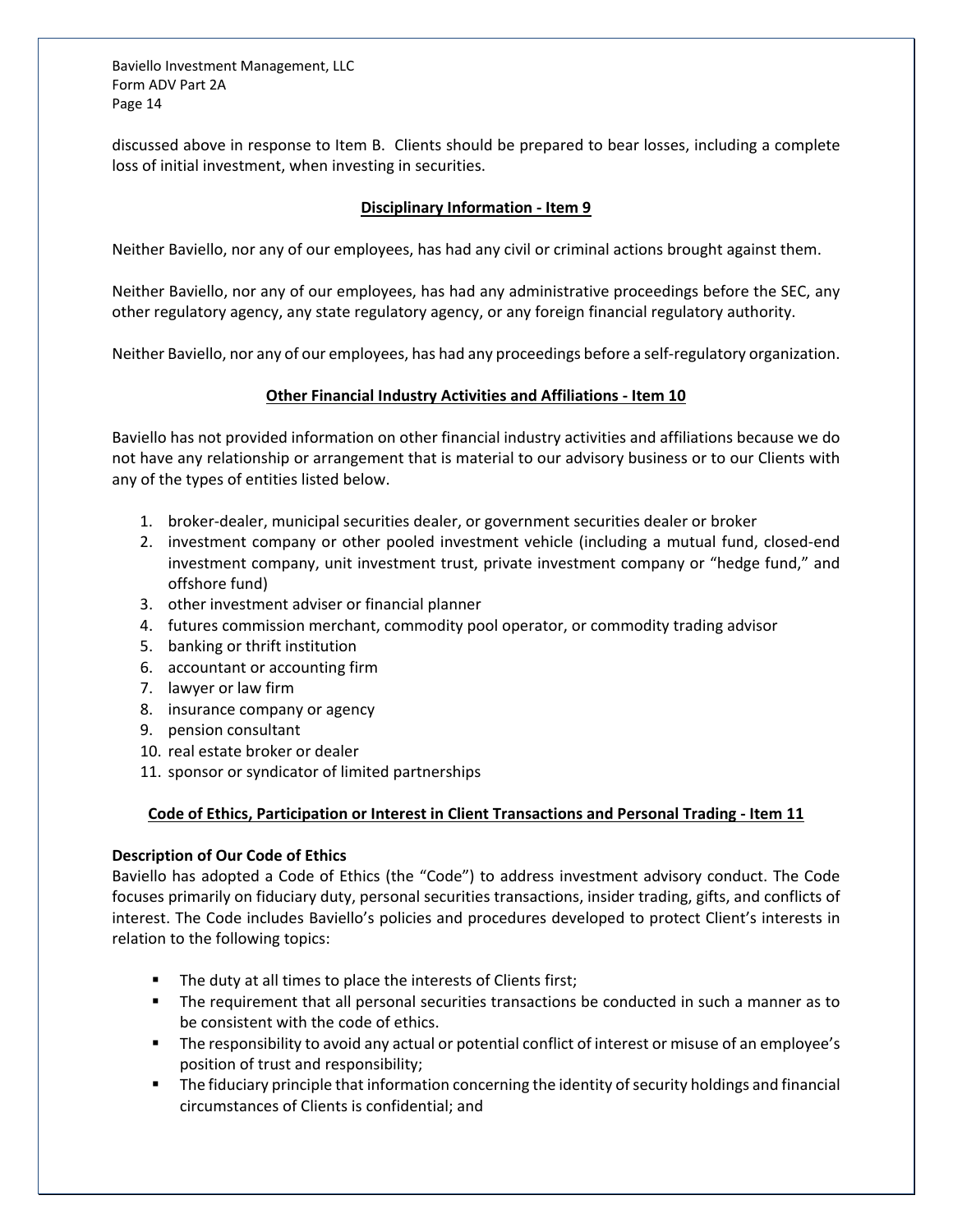**The principle that independence in the investment decision-making process is paramount.** 

A copy of Baviello's Code of Ethics is available upon request to the Firm.

#### **Personal Trading Practices**

At times Baviello and/or its Advisory Representative(s) may take positions in the same securities as Clients, which may pose a conflict of interest with Clients. Baviello and its Advisory Representative(s) will generally be "last in" and "last out" for the trading day when trading occurs in close proximity to Client trades. We will not violate our fiduciary responsibilities to our Clients. Front running (trading shortly ahead of Clients) is prohibited. Should a conflict occur because of materiality (i.e. a thinly traded stock), disclosure will be made to the Client(s) at the time of trading. Incidental trading not deemed to be a conflict (i.e. a purchase or sale which is minimal in relation to the total outstanding value, and as such would have negligible effect on the market price), would not be disclosed at the time of trading.

#### **Brokerage Practices - Item 12**

<span id="page-14-0"></span>Baviello has complete discretion to select the brokers or dealers through which securities are to be traded and to negotiate the commission rates at which brokerage transactions are effected. Baviello acknowledges the obligation to seek best execution reasonable within the circumstances of a trade. However, Baviello does not obligate itself to obtain the lowest commission or best net price for an account on any particular transaction.

All orders for the purchase and sale of securities for Clients will be placed in such markets and through such brokers as in Baviello's best judgment offer the most favorable price and market for the execution of each transaction under the circumstances. In selecting a broker or dealer for any transaction or series of transactions, Baviello may consider a number of factors, including, for example, net price, reputation, financial strength and stability, efficiency of execution, block trading and block positioning capabilities, willingness to execute related or unrelated difficult transactions in the future, research services provided to Baviello, and other matters ordinarily involved in the receipt of brokerage services generally. In no event shall Baviello be under any duty to obtain the lowest commission or best net price for a Client on any particular transaction, nor is Baviello under any duty to execute any order in a fashion either preferential to the Client relative to other like accounts managed by Baviello or otherwise materially adverse to such other accounts.

The Client understands and agrees that Baviello may effect securities transactions which cause the Client to pay an amount of commission (as that term may be interpreted from time to time by relevant regulatory authorities) in excess of the amount of commission another broker would have charged; provided, however, that Baviello determines in good faith that such amount of commission is reasonable in relation to the value of brokerage and research services provided by such broker, viewed in terms of either the specific transaction or Baviello's overall responsibilities to the accounts for which Baviello exercises investment discretion. The Client also understands that the receipt and use of such services will not reduce Baviello's customary and normal research activities. In addition, Baviello may use only one or a limited number of Broker-Dealers in order to obtain better execution services than otherwise may be the case if multiple brokers were used.

Baviello selects brokers and custodians based on a number of factors. The main selection factors include, but are not limited to, past success in obtaining reasonable net prices on transactions, commission rates,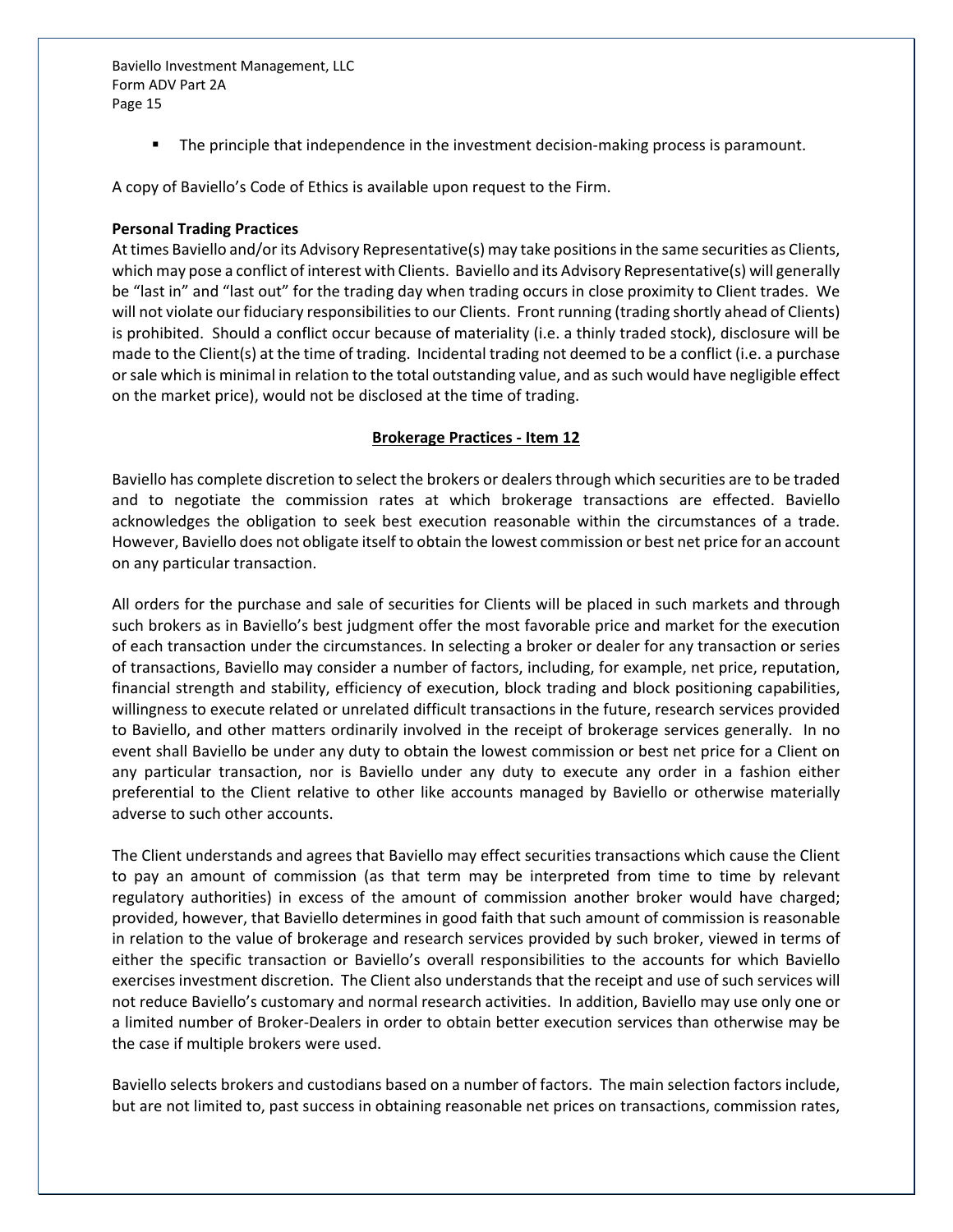custody services, online access to Client account data, reputation, financial strength and stability, back office support and other institutional adviser services, settlement and allocation capabilities, web trading ability, product offering and inventory (including fixed income securities), efficiency and speed of execution and error resolution, research and resource availability of broker websites, ability to place block trades, and willingness to execute related or unrelated difficult transactions in the future.

For Baviello's portfolio management programs we recommend and request Clients to implement trades and maintain custody of assets through TD Ameritrade Institutional, a division of TD Ameritrade, Inc. ("TD Ameritrade"). TD Ameritrade is a member of the Financial Industry Regulatory Authority ("FINRA"), the Securities Investor Protection Corporation ("SIPC") and the National Futures Association ("NFA").

TD Ameritrade is an independent and unaffiliated SEC-registered broker-dealer. TD Ameritrade offers to independent investment Advisors services which include custody of securities, trade execution, clearance and settlement of transactions. Baviello receives some benefits from TD Ameritrade through its participation in the program.

#### **Research and Other Soft Dollar Benefits**

Although not considered "soft dollar" compensation, we receive benefits from TD Ameritrade in the form of reports, software, and institutional trading support. We do not have to produce or pay for such research, products or services.

Baviello participates in TD Ameritrade's institutional customer program and Baviello may recommend TD Ameritrade to Clients for custody and brokerage services. There is no direct link between Baviello's participation in the program and the investment advice it gives to its Clients, although Baviello receives economic benefits through its participation in the program that are typically not available to TD Ameritrade retail investors.

These benefits include the following products and services (provided without cost or at a discount): receipt of duplicate Client statements and confirmations; research related products and tools; consulting services; access to a trading desk serving Baviello participants; access to block trading (which provides the ability to aggregate securities transactions for execution and then allocate the appropriate shares to Client accounts); the ability to have advisory fees deducted directly from Client accounts; access to an electronic communications network for Client order entry and account information; access to mutual funds with no transaction fees and to certain institutional money managers; and discounts on compliance, marketing, research, technology, and practice management products or services provided to Baviello by third party vendors. TD Ameritrade may also have paid for business consulting and professional services received by Baviello's related persons.

Some of the products and services made available by TD Ameritrade through the program may benefit Baviello but may not benefit its Client accounts. These products or services may assist Baviello in managing and administering Client accounts, including accounts not maintained at TD Ameritrade. Other services made available by TD Ameritrade are intended to help Baviello manage and further develop its business enterprise. The benefits received by Baviello or its personnel through participation in the program do not depend on the amount of brokerage transactions directed to TD Ameritrade. As part of its fiduciary duties to Clients, Baviello endeavors at all times to put the interests of its Clients first. Clients should be aware, however, that the receipt of economic benefits by Baviello or its related persons in and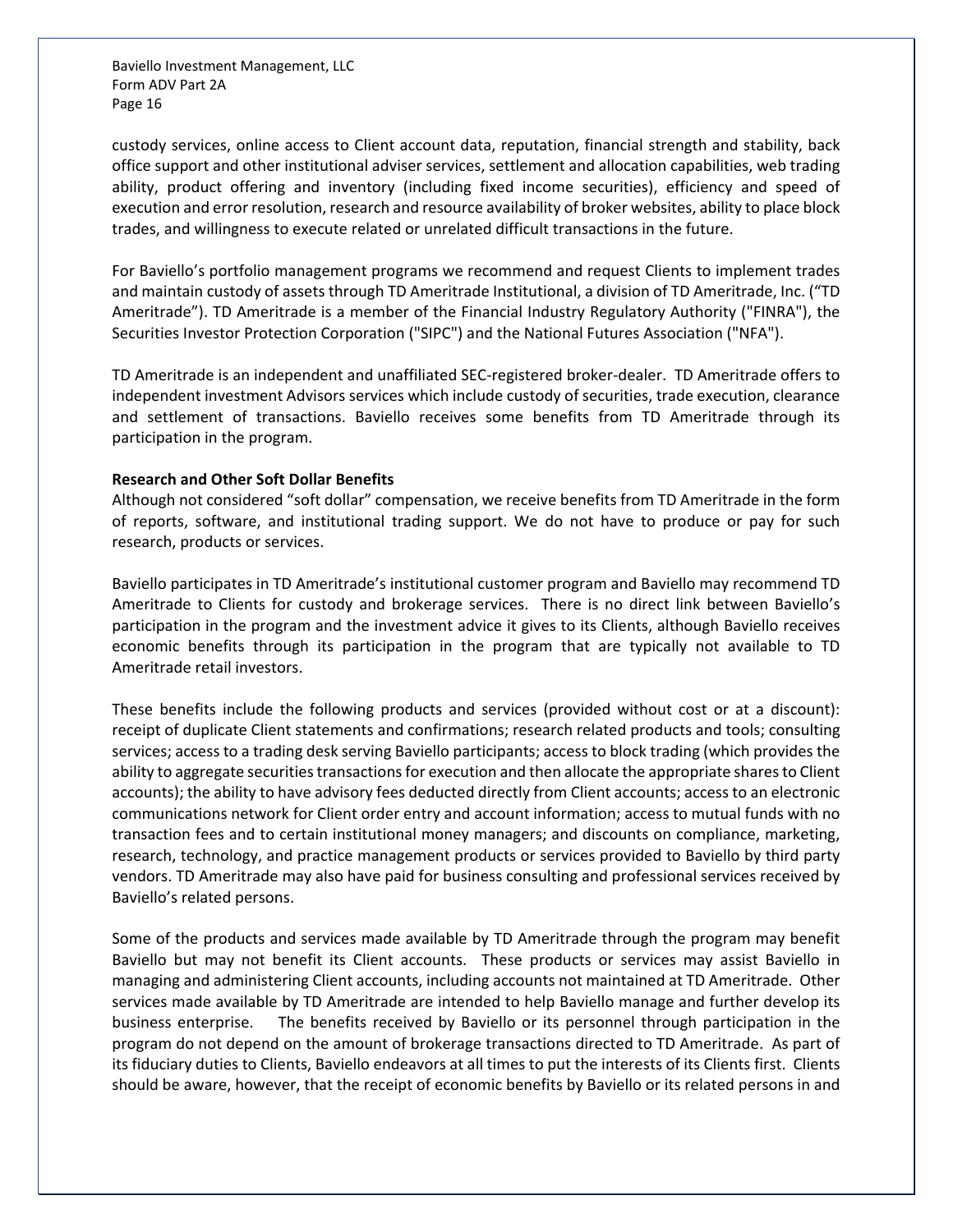of itself creates a potential conflict of interest and may indirectly influence the Baviello's choice of TD Ameritrade for custody and brokerage services.

#### **Brokerage for Client Referrals**

Baviello does not receive Client referrals from broker-dealers and custodians in which we have an institutional advisory arrangement. Also, we do not receive other benefits from a broker-dealer in exchange for Client referrals.

#### **Directed Brokerage**

Baviello has discretionary authority to select the Broker-Dealer for custodial and execution services. The Broker-Dealer is chosen based upon criteria such as, but not limited to, reasonableness of commissions charged to the Client, tools and services made available to the Client and Baviello, and convenience of access to the account trading and reporting. Baviello has chosen TD Ameritrade as its preferred custodian for Client accounts. We do not accept Client accounts held in custody at other Broker-Dealers and do not direct transactions on Clients' direction.

#### **Trade Aggregation**

Baviello may aggregate sale and purchase orders of securities held by Client accounts if, in Baviello's reasonable judgment, such aggregation is reasonably likely to result in an overall economic benefit to the Clients based on an evaluation that each Client is benefited by relatively better purchase or sale prices, lower commission expenses or beneficial timing of transactions, or a combination of these and other factors. In many instances, the purchase or sale of securities for a Client will be affected simultaneously with the purchase or sale of like securities for other accounts. Such transactions may be made at different prices, due to the volume of securities purchased or sold. In such event, the average price of all securities purchased or sold may be determined, and at Baviello's sole discretion, the Clients may be charged or credited, as the case may be, the average transaction price. However, the commissions charged to a Client may differ from those charged to other Clients of Baviello as a result of those Clients' specific brokerage account arrangements.

The Firm may combine orders into block trades when more than one account is participating in the trade. This blocking or bunching technique must be equitable and potentially advantageous for each such account (e.g. for the purposes of reducing brokerage commissions or obtaining a more favorable execution price). Equity trades are blocked based upon fairness to Client, both in the participation of their account, and in the allocation of orders for the accounts of more than one Client. Allocations of all orders are performed in a timely and efficient manner. If an order is partially filled, the securities will be allocated pro rata based on the allocation statement. The Firm may allocate trades in a different manner than indicated on the allocation statement (non-pro rata) only if all managed accounts receive fair and equitable treatment.

#### **Review of Accounts - Item 13**

<span id="page-16-0"></span>Baviello's Managing Director and sole employee, L. Christopher Baviello, reviews each account no less than quarterly, for the purposes of monitoring the companies in the strategies. Accounts are also reviewed as the result of a dramatic change in economic or market conditions or changes in a Client's personal or financial circumstances.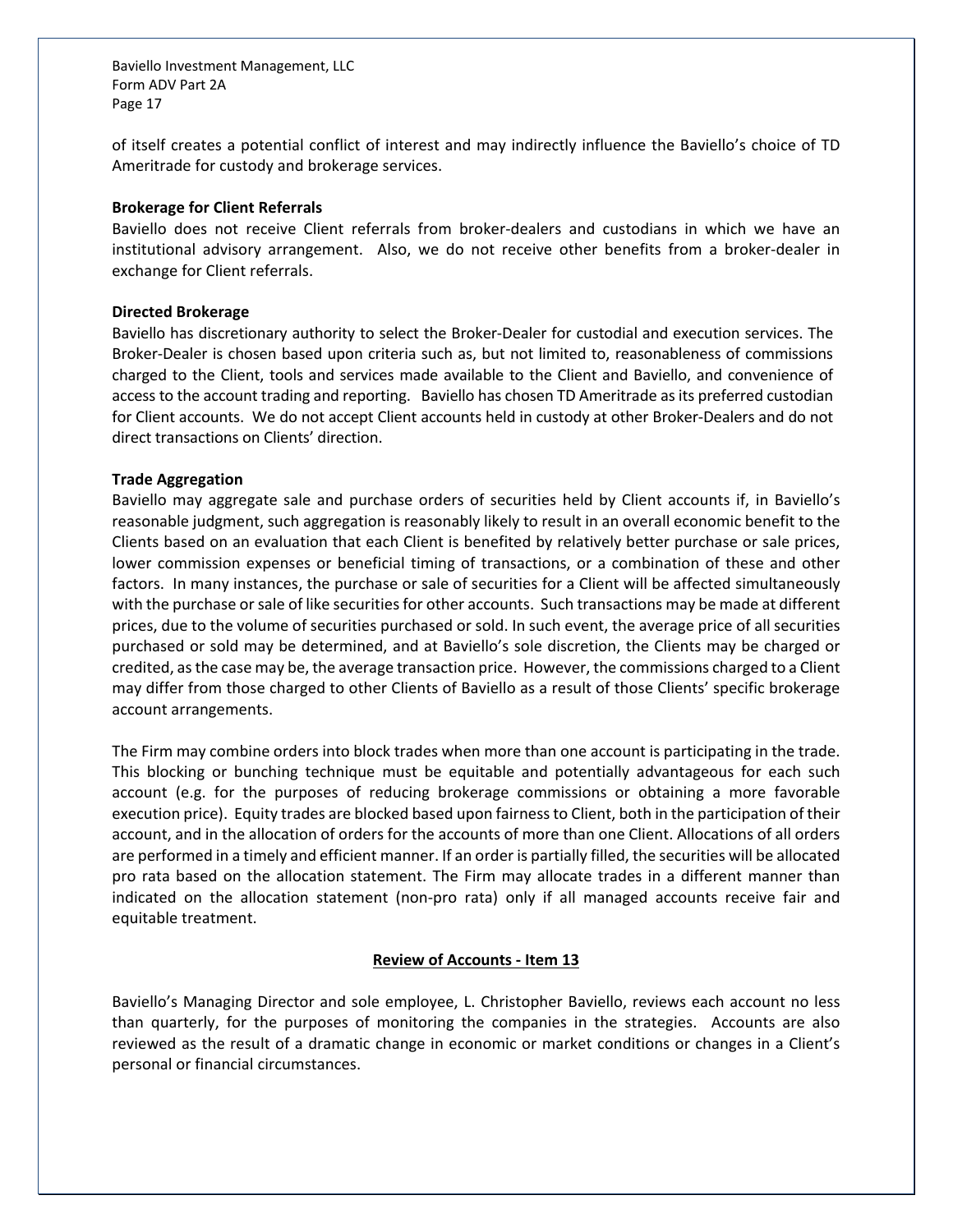Baviello provides each Client with quarterly portfolio valuations of their account. Additionally, the custodians of these accounts provide monthly (and/or quarterly) statements to these Clients. The firm uses only qualified custodians.

Baviello's reports are reconciled with custodian records. The Firm's reports give detailed information regarding each position held (e.g. quantity held, cost, current market price, aggregate market value, yield), and itemize the market value of assets under management, which is used as the basis for calculating fees. Valuations are based on market prices as provided by Baviello's custodians.

#### **Client Referrals and Other Compensation - Item 14**

<span id="page-17-0"></span>Baviello does not have relationships with any individuals or entities that provide referrals to us for compensation. Similarly, Baviello does not have relationships with any individuals or entities that provide advisory services to our Clients with whom we have any financial relationship.

#### **Custody - Item 15**

<span id="page-17-1"></span>Baviello does not accept or maintain custody of a Client's funds or securities except for authorized management fee deduction. Baviello has written authorization from the Client to deduct advisory fees from the account held by a qualified custodian. Baviello sends invoices to the Client directly at the same time it sends invoices to the custodian. Baviello's qualified custodian sends statements to Clients itemizing management fees no less than quarterly. Clients should carefully review these custodial statements to ensure that their management fees are being deducted accurately.

## **Investment Discretion - Item 16**

<span id="page-17-2"></span>Baviello offers Portfolio Management Services to its advisory Clients on a discretionary basis. Clients must grant the firm discretionary authority in the Client advisory agreement. Discretionary authority extends to the type and amount of securities to be bought and sold and does not require advance Client approval.

Clients may limit the firm's discretionary authority if they wish, by, for example, setting a limit on the type of securities that can be purchased for their account. All such restrictions must be provided in writing. Please refer to the "Advisory Business" section in this Brochure for more information on our discretionary management services.

## **Voting Client Securities - Item 17**

#### <span id="page-17-3"></span>**Proxy Voting**

Baviello does not accept authority for voting Client proxies.

Clients receive proxy materials for their portfolio holdings directly from the custodian via electronic mail or United States Postal Service. Clients may contact the Firm for questions about particular solicitations at the phone number on the cover page of this Form ADV Part 2.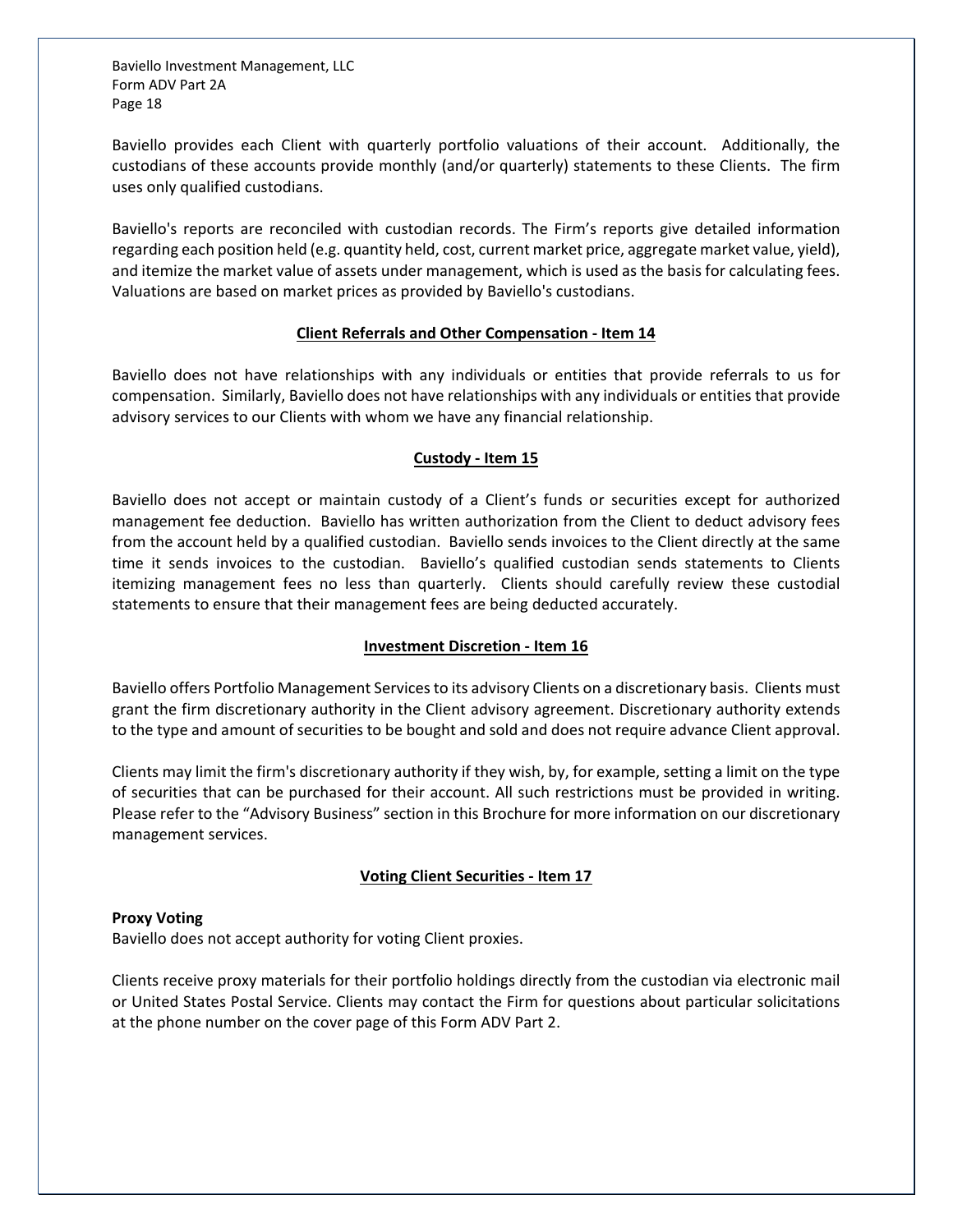## **Financial Information - Item 18**

<span id="page-18-0"></span>Baviello does not require or solicit prepayment of more than \$500.00 in fees per Client, six months or more in advance.

Baviello does have discretionary authority over Client accounts and custody only to the extent that the Firm automatically deducts management fees. Baviello is not aware of any financial condition that is reasonably likely to impair our ability to meet our contractual obligations to Clients.

<span id="page-18-1"></span>Baviello has never been the subject of a bankruptcy petition.

#### **Requirements for State-Registered Advisors - Item 19**

#### **Principal Executive Officers and Management Persons**

The Principal Owner of Baviello is L. Christopher Baviello. For information about the owner's formal education and business background, see the *Baviello Brochure Supplement for each owner* (included at the end of this brochure).

#### **Outside Business Activities**

Baviello is not actively engaged in any other business.

#### **Performance Based Fees**

Baviello does not accept performance-based fees. Performance based fees are based on a share of capital gains on or capital appreciation of the Client's assets.

#### **Disciplinary Information**

Baviello and its management persons have not been involved in any reportable disciplinary events.

## **Other Relationships or Arrangements With Issuers of Securities**

Baviello does not have any relationships or arrangements with any issuer of securities.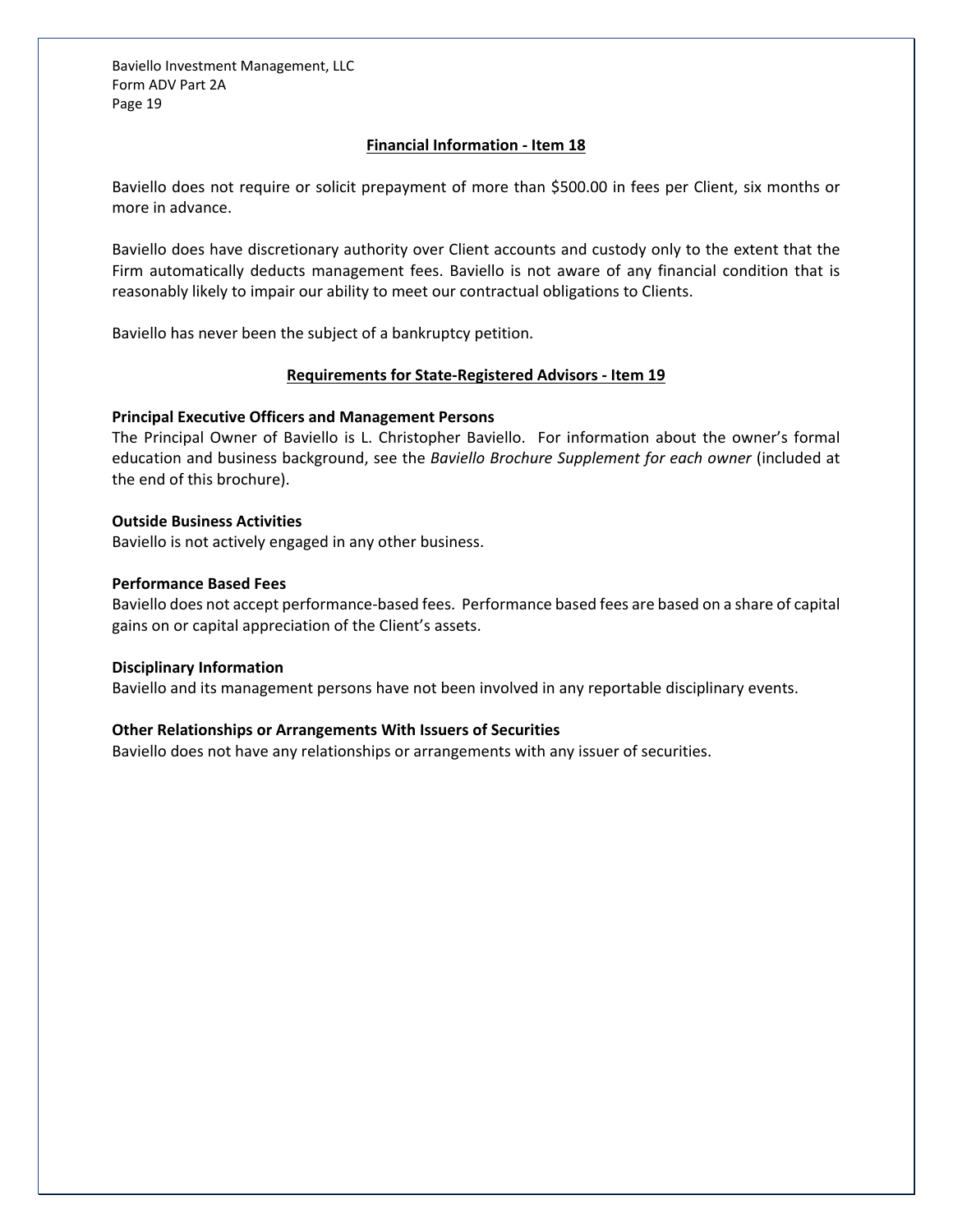# **L. Christopher Baviello Managing Director/Chief Compliance Officer**

## **Baviello Investment Management, LLC**

**600 Wyndhurst Avenue, Suite 300D Baltimore, Maryland 21210**

> **Phone: (443) 278-8880 Fax: (443) 278-8820**

**[www.bavielloinvestment.com](http://www.bavielloinvestment.com/)**

## **March 25, 2022**

## **Form ADV Part 2B Brochure**

**This brochure supplement provides information about L. Christopher Baviello that supplements the Baviello Investment Management, LLC brochure. You should have received a copy of that brochure. Please contact Baviello Investment Management, LLC if you did not receive the Firm's brochure or if you have any questions about the contents of this supplement.**

**Additional information about L. Christopher Baviello, is available on the SEC's website at www.adviserinfo.sec.gov.**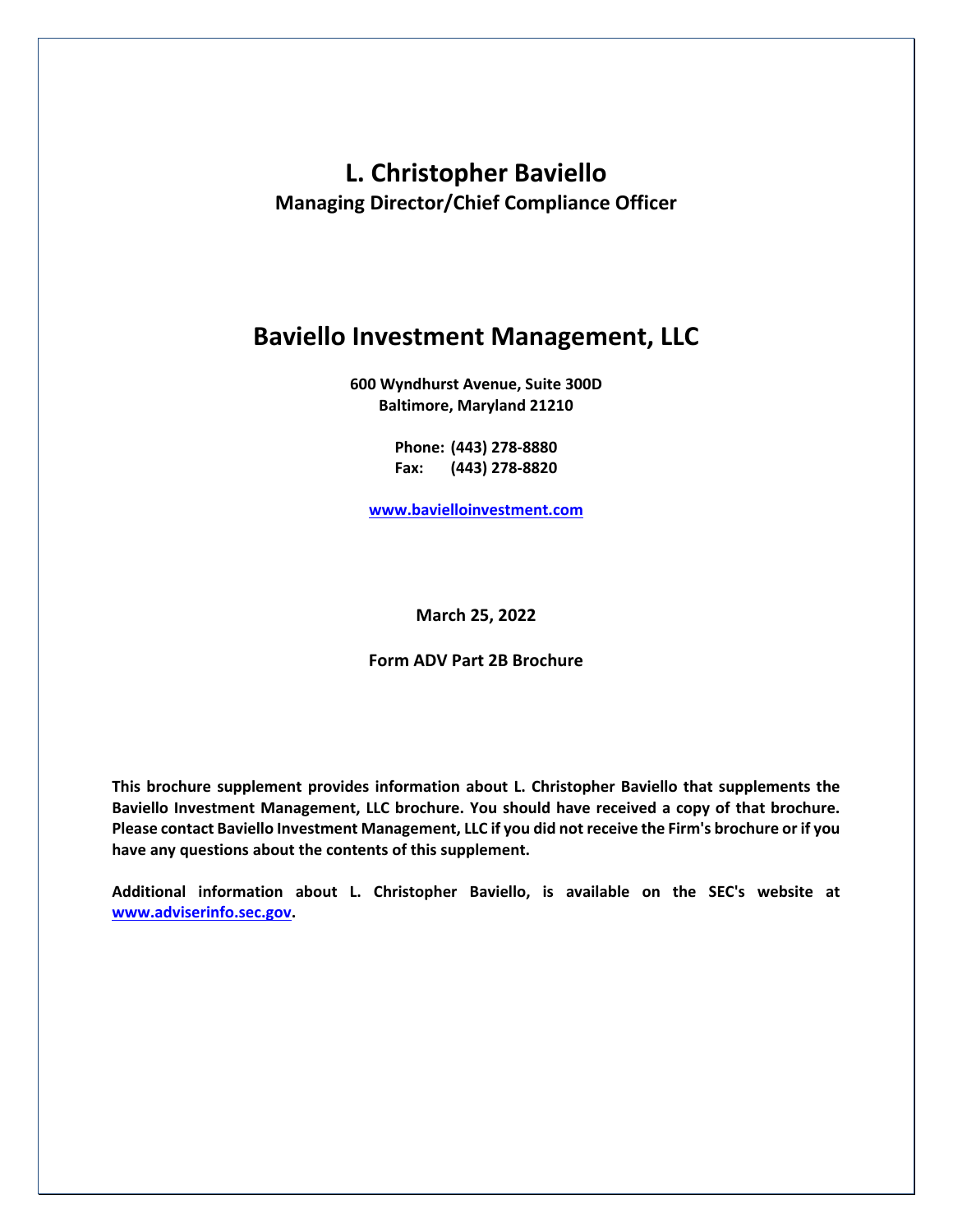## **Educational Background and Business Experience - Item 2**

## **Louis Christopher Baviello, CIMA®**

Year of birth: 1983

Formal education after high school:

• University of Virginia; B.S.C. Commerce and B.A. Economics, 2006

Business background for the previous five years:

- Baviello Investment Management, LLC, Managing Director and Chief Compliance Officer, 03/2018 – Present.
- LPL Financial LLC & Great Valley Advisor Group d/b/a separate legal entity Baviello Investment Management LLC, Financial Advisor, 05/2016 to 03/2018
- Janney Montgomery Scott, LLC, Financial Advisor, 07/2014 to 05/2016
- Merrill Lynch Wealth Management, Financial Advisor, 05/2012 to 07/2014

for Use of the Marks. CIMA designees must report 40 hours of continuing education credits, including two ethics hours, every two years to maintain the certification. The designation is administered through Investment Management Consultants Association SM (IMCA®). **Professional Designations** 

## **Qualifications:**

## **Certified Investment Management Analyst SM (CIMA®)**

The CIMA certification signifies that an individual has met initial and on-going experience, ethical, education, and examination requirements for investment management consulting, including advanced investment management theory and application. Prerequisites for the CIMA certification are three years of financial services experience and an acceptable regulatory history. To obtain the CIMA certification, candidates must pass an online Qualification Examination, successfully complete a one-week classroom education program provided by a Registered Education Provider at an AACSB accredited university business school and pass an online Certification Examination. CIMA designees are required to adhere to IMCA's Code of Professional Responsibility, Standards of Practice, and Rules and Guidelines.

## **Disciplinary Information - Item 3**

Mr. Baviello has no legal or disciplinary events applicable to this Item.